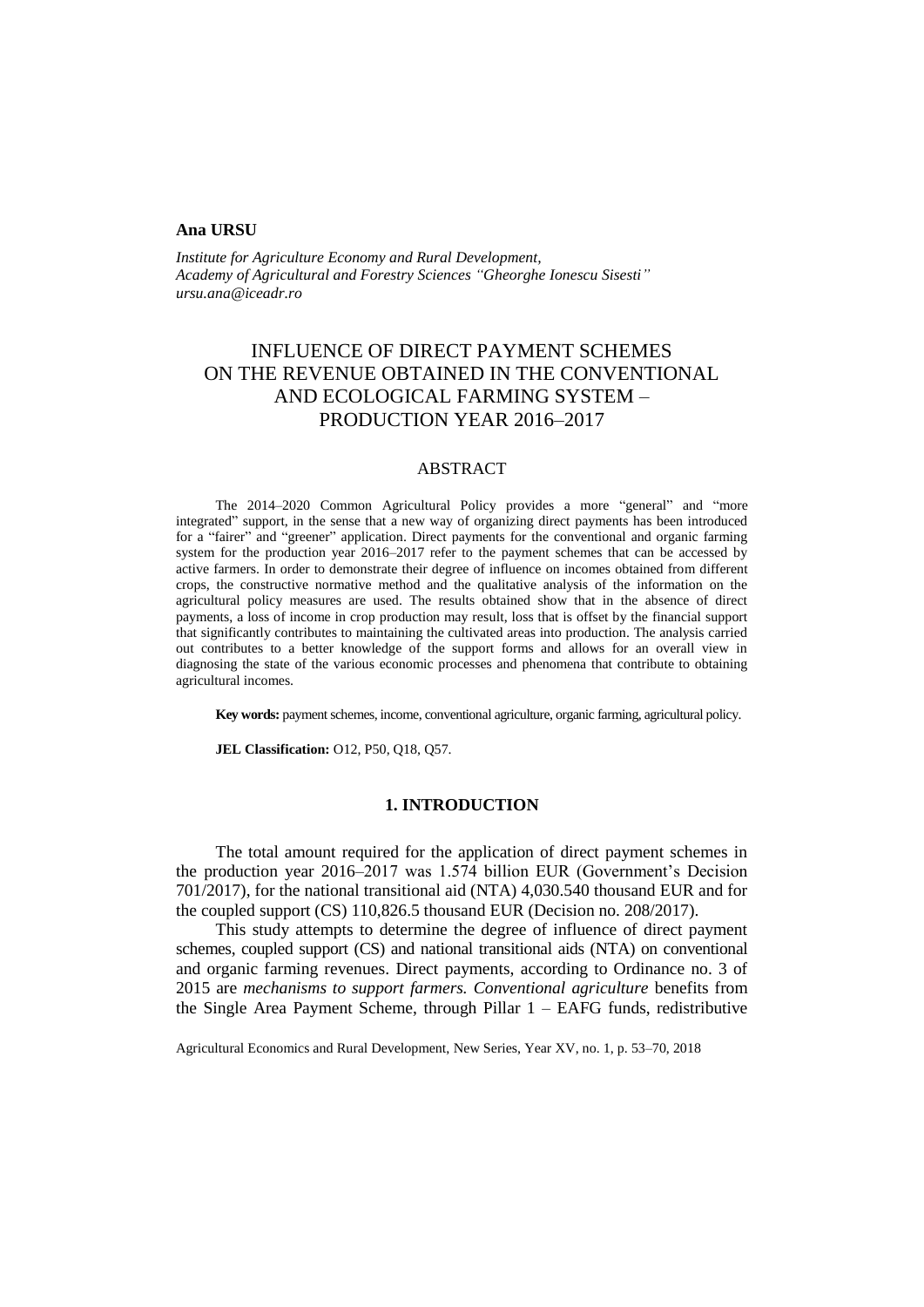payment, payment for agricultural practices beneficial for climate and the environment, payment to young farmers, plus coupled support for soybean, rice, hemp, sugar beet, potato, early potatoes, etc., as well as the national transitional aids (NTA  $1$  – all crops, NTA  $3$  – hemp, NTA  $4$  – hops, NTA  $5$  – tobacco, NTA  $6$  – sugar beet).

*Organic agriculture* benefits both from direct payments and from subsidies for organic farming, paid from European funds allocated under EAFRD. The subsidies for organic farmers are included under Measure 11 – Organic Farming and are paid through the Agency for Payments and Intervention in Agriculture (APIA). Measure 11 promotes the application of organic farming practices by providing financial support for both conversion to organic farming methods and for maintaining the organic farming practices, through sM 11.2 that is the object of this study.

## **2. STATE OF KNOWLEDGE**

USDA defines net agricultural income as "the revenue remaining after all factors of production are paid". Growth of farm earnings forecasts still keeps lower crop prices. For example, the 2017 earnings forecast for livestock products increased by 8.4%, while forecasts for cash receipts in crops increased by only 0.3% (Kuethe T. and Hubbs T., Sanders D., (2017).

Farm incomes are proportionally the most dependent on subsidies (that represent 15–20% of total revenue). The high percentage of direct payments can be attributed to agricultural practice, with relatively large areas of land and lower added value. This does not necessarily mean that the output is not effective in terms of both capital investment and labour, but that added value is low compared to direct support. Finally, direct payments represent the lowest percentage of total revenue (close to 2.8%) (Kuethe T. and Hubbs T., Sanders D., (2017)).

In this context, are agricultural subsidies bad or good? Is there really a benefit for granting agricultural subsidies or are these a burden for decision-makers? There are pros and cons on this matter. Granting subsidies determines farmers to grow those crops that are eligible for subsidies. This affects the variety and diversity of agricultural products on the market, which ultimately is against the goal to reduce agricultural imports.

On the other hand, there are crops that are cultivated in certain favourability areas and are eligible for subsidies, which discriminates farmers who are specialized in agricultural crops that are not eligible for subsidies. In addition, planting the same crop on the same area over a long period could affect crop rotation and the environment. Considering the downward trend in prices, we tend to think that agricultural subsidies directly affect the selling price and supply of products. Without subsidies, prices and supply would continue their natural course –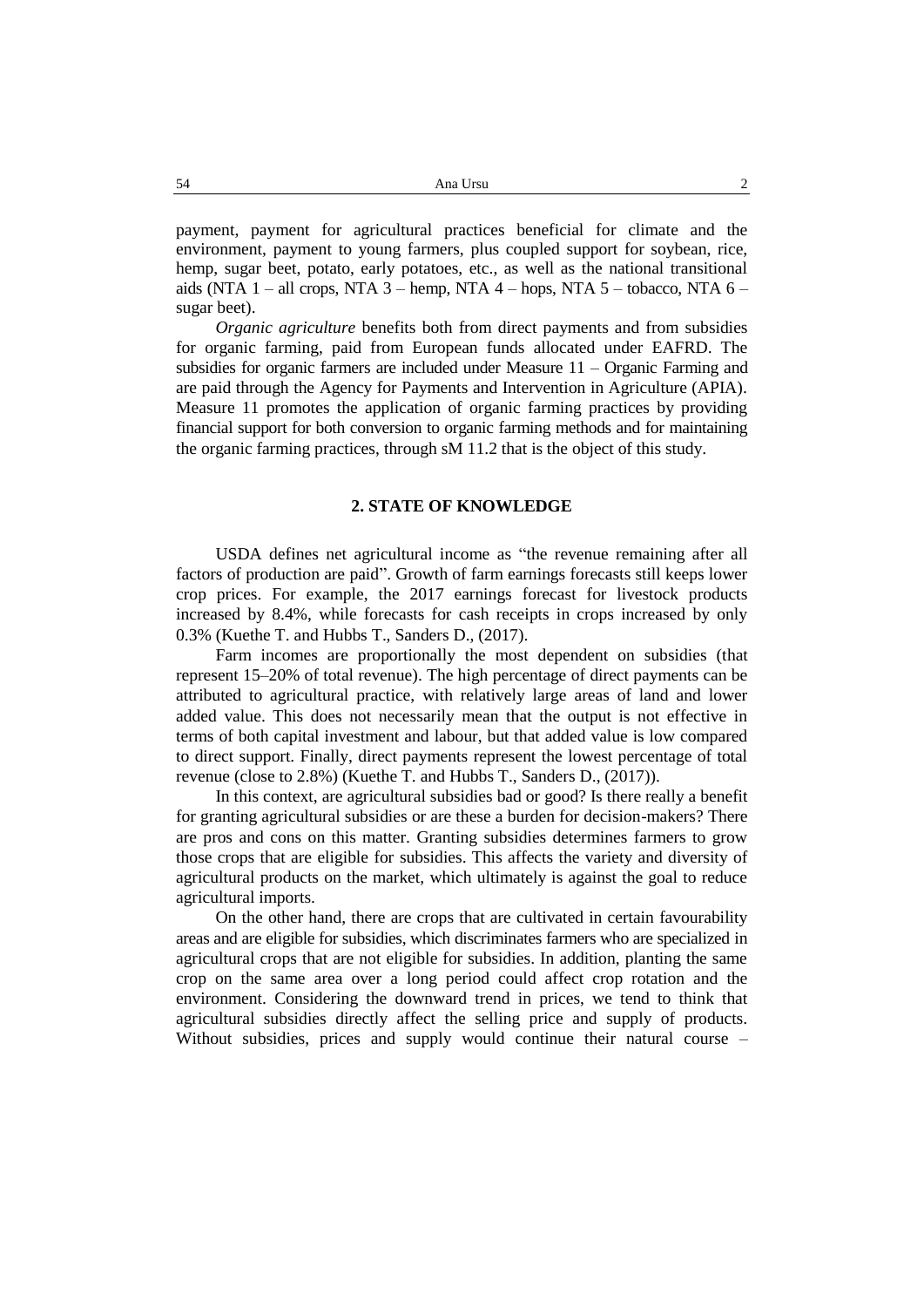anticipated by market fluctuations. What about the consumer? Although everyone buys food, consumers pay twice: once for the product and once for subsidies. (Michalek J.J., & quot; *Subsidies in the World Trade Organization & quot; Reflets et perspectives de la vie economique*). However, agricultural subsidies help farmers to produce more and do this consistently, to ensure sufficient and more than sufficient production for all types of foodstuffs.

As regards the future of the Direct Farm Payment Scheme, the proposals for the new CAP reform refer to "more sustainable direct payments, more equitably distributed and targeted to active farmers, simplification of financial management, introducing new tools to help farmers cope with price and revenue volatility, such as increased competitiveness and development in rural areas". The aim is to transform CAP into a more equitable (within and between Member States) and more environmentally friendly policy, while ensuring a simple, competitive and efficient policy (*Cork 2.0 Conference on Rural Development, December 2016*).

## **3. MATERIAL AND METHOD**

For the purpose of this study, farm incomes are evaluated using the value of the main production obtained by multiplying farm price by the average yield.

$$
I = Qi \times pi
$$

The difference between the value of the main production and the main production costs leads to the calculation of taxable income.

*Production costs* represent values resulting from the determination of the inputs of mechanization works, manual works and raw materials, according to the crop technological datasheets, for the production year 2016/2017.

The *obtained income* is taxed at a rate of 16%, resulting in *net income*, plus the amount of subsidies, resulting in *net income + subsidies* (subsidies: Pillar I payments – for conventional agriculture + pillar  $II$  – for organic farming).

Income variability is determined using the data set, calculated at average yield levels, for 11 crops grown under conventional farming system (CONV) and 10 crops under organic system (ECO).

The assessment of revenue is made considering two cases: case 1: net income (without subsidies) and case 2: net income + subsidies. The degree of direct payments influence on the obtained revenue was determined by calculating their weight in net income + total subsidies.

The research method used in this paper is the *constructive normative method for the design of the income analysis variants,* as well as of the degree of influence of direct payment schemes granted in the agricultural year 2016–2017.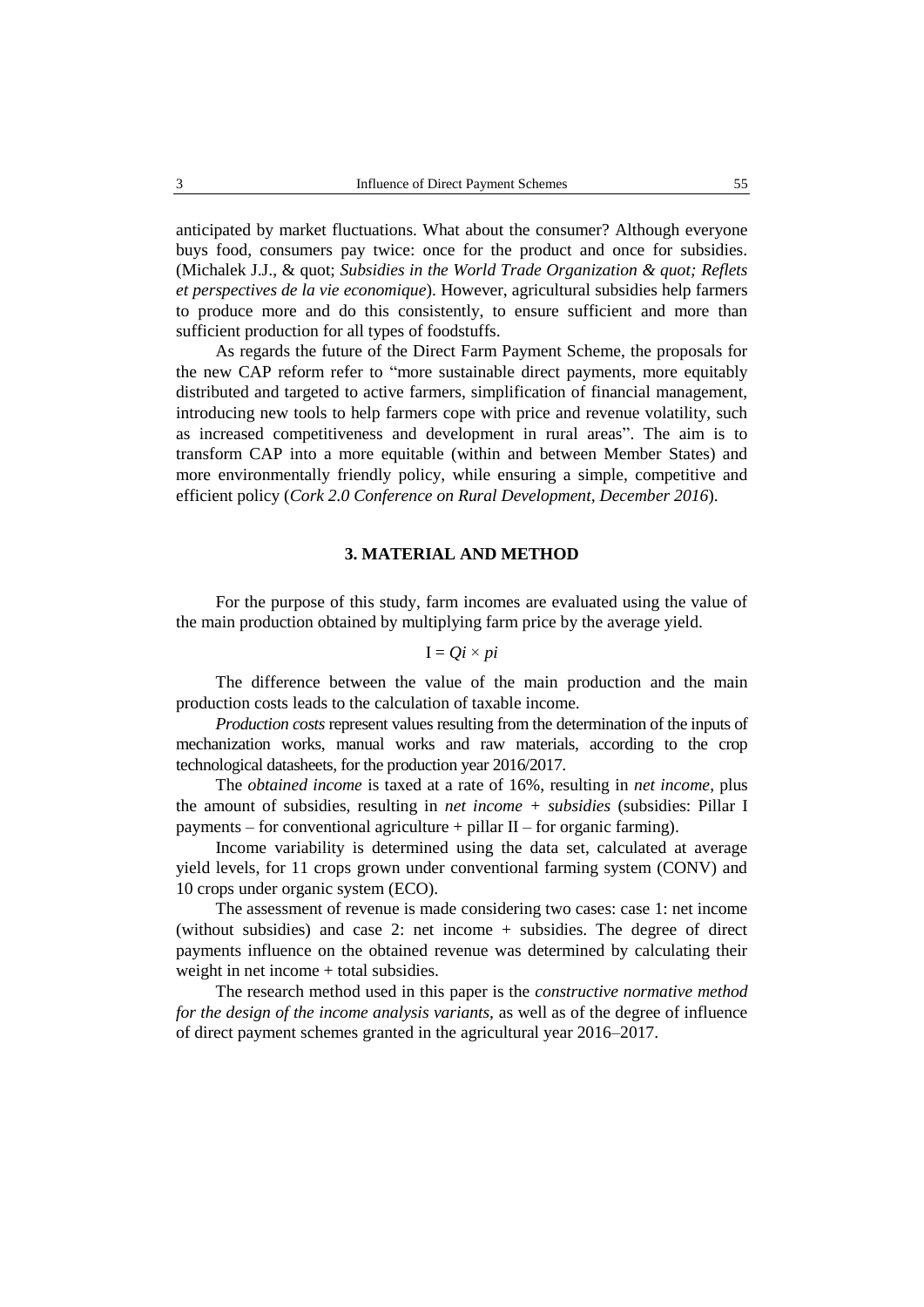## **4. RESULTS AND DISCUSSIONS**

According to the importance of the research topic, we specify that the overall objective of the scientific approach is to highlight the results concerning the relative changes in income (also determined by the different production levels). The results generate questions. Should the direct payment system be adjusted or not? In this respect, we want to establish links and associations between the production activity, the economic-financial indicators (taxable income, net income, rate of return, etc.) and the efficiency of the activity, all with the aim of highlighting the degree of influence of subsidies on the net revenue obtained.

Income variation in the conventional WHEAT crop (CONV)/organic (ECO). *Case 1*: *net income* – an income loss between 370.3 RON/ha and 81.6 RON/ha (CONV) and 455.2 RON/ha and 743.7 RON/ha (ECO) is estimated. *Case 2*: *net income + subsidies* – income losses are offset by subsidies. The contribution of subsidies to earning income for the wheat crop determines values of income from 400.1 RON/ha to 688.9 RON/ha (CONV) and from 1286.1 RON/ha to 997.8 RON/ha (ECO) (Table 1, lines 8 and 9).

*Conventional farming (wheat)*: the share of direct payments in net income + subsidies is 196.6% (for the yield level of 4 t/ha) and 111.8% (for the yield level of 6 t/ha). *Organic farming (wheat)*: the share of total subsidy (sM 11.2 + direct payments) in net income + subsidies is  $135.4\%$  (for 2.5 t/ha) and  $174.5\%$  (for 4 t/ha) (Table 2).

| Crt.no.        | Indicators                                   | U.M        | Conventional<br>farming |         | Organic<br>farming* |          |
|----------------|----------------------------------------------|------------|-------------------------|---------|---------------------|----------|
| 1              | Average yield                                | t/ha       | 4.0                     | 6.0     | 2.5                 | 4.0      |
| $\overline{c}$ | Selling price                                | RON/to     | 672                     | 672     | 838                 | 838      |
| 3              | A. Value of main production                  | <b>RON</b> | 2688                    | 4032    | 2095                | 3352     |
| $\overline{4}$ | <b>Subsidies</b>                             | <b>RON</b> | 770.4                   | 770.4   | 1741.3              | 1741.3   |
| 5              | $B$ (–) Main production costs                | <b>RON</b> | 3128.8                  | 4129.1  | 2636.9              | 4237.3   |
| 6              | $C =$ Taxable income                         | <b>RON</b> | $-440.8$                | $-97.1$ | $-541.9$            | $-885.3$ |
| 7              | $C.1$ (-) Taxes and fees                     | <b>RON</b> | $-70.5$                 | $-15.5$ | $-86.7$             | $-141.7$ |
| 8              | $D (=)$ Net income                           | <b>RON</b> | $-370.3$                | $-81.6$ | $-455.2$            | $-743.7$ |
| 9              | $D.1 (=)$ Net income+ total subsidies        | <b>RON</b> | 400.1                   | 688.8   | 1286.1              | 997.8    |
| 10             | D.2 (=) Net income + sM $11.2*$              | <b>RON</b> | X                       | X       | 515.7               | 227.2    |
| 11             | $D.3$ (=) Net income+ direct payments        | <b>RON</b> | 400.1                   | 688.8   | 315.2               | 26.7     |
| 12             | E. Taxable income rate                       | $\%$       | $-14.1$                 | $-2.4$  | $-20.6$             | $-20.9$  |
| 13             | F. Net income rate                           | $\%$       | $-11.8$                 | $-2.0$  | $-17.3$             | $-17.6$  |
| 14             | $F.1$ Net income rate $+$ total subsidies    | $\%$       | 12.8                    | 16.7    | 48.8                | 23.5     |
| 15             | F.2 Net income rate $+$ sM 11.2 <sup>*</sup> | $\%$       | X                       | X       | 19.6                | 5.4      |
| 16             | $F.3$ Net income rate + direct payments      | $\%$       | 12.8                    | 16.7    | 11.2                | 0.6      |

*Table 1*

Income variation in WHEAT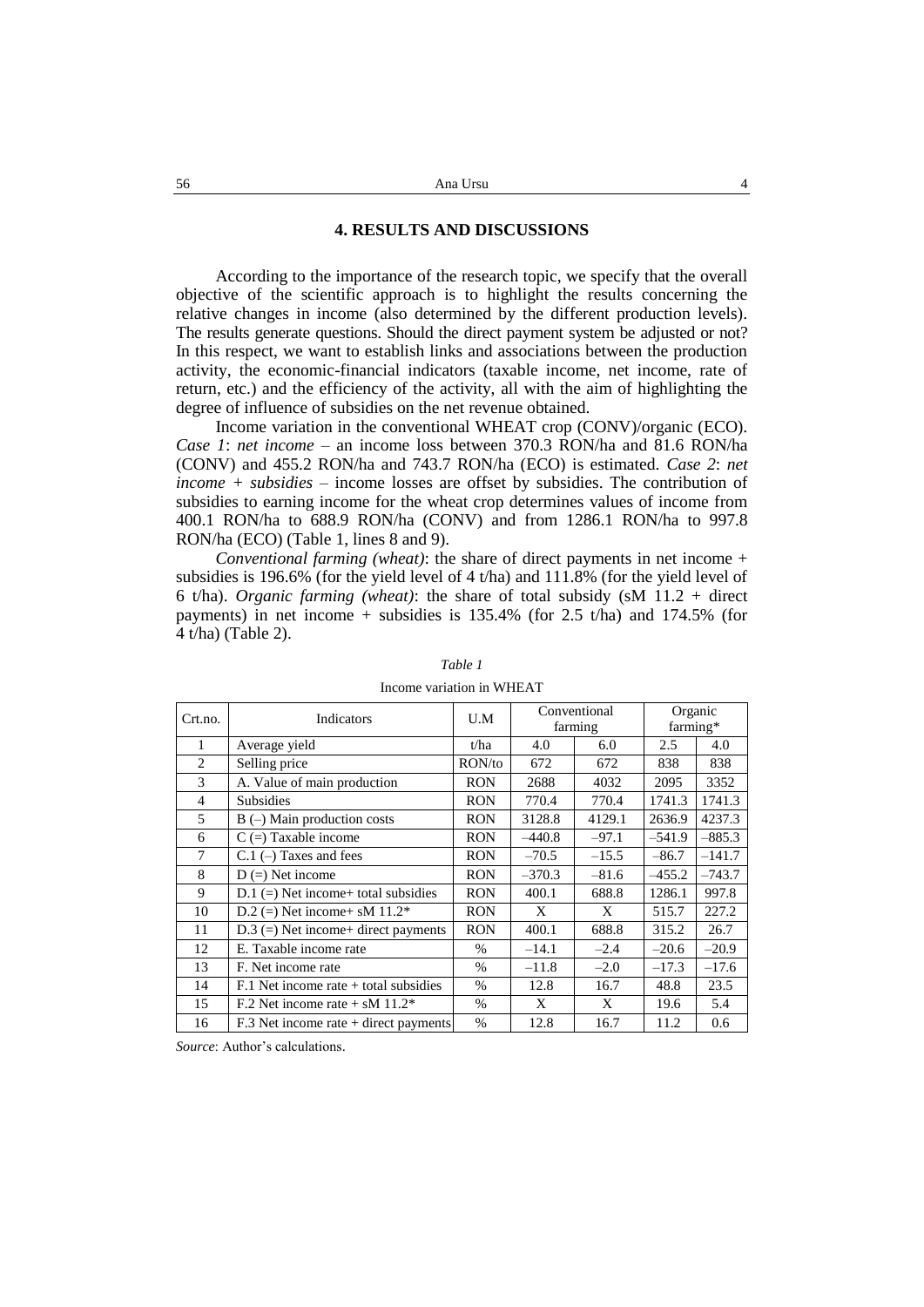| able |  |
|------|--|
|      |  |

Influence of different support forms on incomes obtained from the WHEAT crop

| Conventional farming               | Wheat $4$ t/ha |        | Wheat 6 t/ha     |        |                              |       |  |
|------------------------------------|----------------|--------|------------------|--------|------------------------------|-------|--|
| $NET INCOME + total$ subsidies     |                |        | <b>RON</b>       | euro   | <b>RON</b>                   | euro  |  |
|                                    |                |        | 400.1            | 89.8   | 688.8                        | 154.7 |  |
| Support measures 2016              | <b>RON</b>     | euro   |                  |        | Subsidy influence on incomes |       |  |
| Direct payments                    | 770.4          | 172.98 | 192.6%           |        | 111.8%                       |       |  |
|                                    |                |        |                  |        |                              |       |  |
| Organic farming                    |                |        | Wheat $2.5$ t/ha |        | Wheat $4 t/ha$               |       |  |
| $NET INCOMP + total$ subsidies     |                |        | <b>RON</b>       | euro   | <b>RON</b>                   | euro  |  |
|                                    |                |        | 1286.1           | 288.8  | 997.8                        | 224.0 |  |
| Support measures 2016              | <b>RON</b>     | euro   |                  |        | Subsidy influence on incomes |       |  |
| Total subsidy<br>1741.3<br>391.98  |                | 135.4% |                  | 174.5% |                              |       |  |
| $sM$ 11.2*                         | 970.9          | 218    | 75.5%            |        | 97.3%                        |       |  |
| 172.98<br>770.4<br>Direct payments |                | 59.9%  |                  | 77.2%  |                              |       |  |

Income variation in the conventional BARLEY crop (CONV)/organic (ECO). *Case 1: net income* – an income loss from 225 RON/ha to 359 RON/ha (CONV) and 119.6 RON/ha (ECO) is estimated. *Case 2: net income + subsidies* – the contribution of the subsidies to income, in the case of barley crop, results in obtaining positive income values ranging from 545.4 RON/ha to 411.4 RON/ha (CONV) and from 1764.8 RON/ha to 1621.7 RON/ha (ECO) (Table 3, lines 8 and 9).

*Conventional farming (barley)*: the share of direct payments in net income + subsidies is 141% (for the yield 4 t/ha) and 187% (for the yield 6 t/ha). *Organic farming (barley)*: the share of the total subsidy (net of  $11.2 +$  direct payments) in net income + subsidies is  $98.7\%$  (for 2.5 t/ha) and 107.4% (for 4 t/ha) (Table 4).

| Crt.no.        | Indicators                            | U.M           | Conventional<br>farming |          | Organic<br>farming* |          |
|----------------|---------------------------------------|---------------|-------------------------|----------|---------------------|----------|
| 1              | Average yield                         | t/ha          | 4.0                     | 6.0      | 2.5                 | 4.0      |
| $\mathfrak{D}$ | Selling price                         | RON/to        | 845                     | 845      | 965                 | 965      |
| 3              | A. Value of main production           | <b>RON</b>    | 3380                    | 5070     | 2412.5              | 3860.0   |
| $\overline{4}$ | <b>Subsidies</b>                      | <b>RON</b>    | 770.4                   | 770.4    | 1741.3              | 1741.3   |
| 5              | $B$ (-) Main production costs         | <b>RON</b>    | 3647.9                  | 5497.4   | 2384.5              | 4002.4   |
| 6              | $C =$ Taxable income                  | <b>RON</b>    | $-267.9$                | $-427.4$ | 28.0                | $-142.4$ |
| 7              | $C.1$ (-) Taxes and fees              | <b>RON</b>    | $-42.9$                 | $-68.4$  | 4.5                 | $-22.8$  |
| 8              | $D (=)$ Net income                    | <b>RON</b>    | $-225.0$                | $-359.0$ | 23.5                | $-119.6$ |
| 9              | $D.1 (=)$ Net income+ total subsidies | <b>RON</b>    | 545.4                   | 411.4    | 1764.8              | 1621.7   |
| 10             | D.2 (=) Net income + sM $11.2*$       | <b>RON</b>    | X                       | X        | 994.4               | 851.3    |
| 11             | $D.3$ (=) Net income+ direct payments | <b>RON</b>    | $-42.9$                 | $-68.4$  | 793.9               | 650.8    |
| 12             | E. Taxable income rate                | $\frac{0}{0}$ | $-7.3$                  | $-7.8$   | 1.2                 | $-3.6$   |

Income variation in BARLEY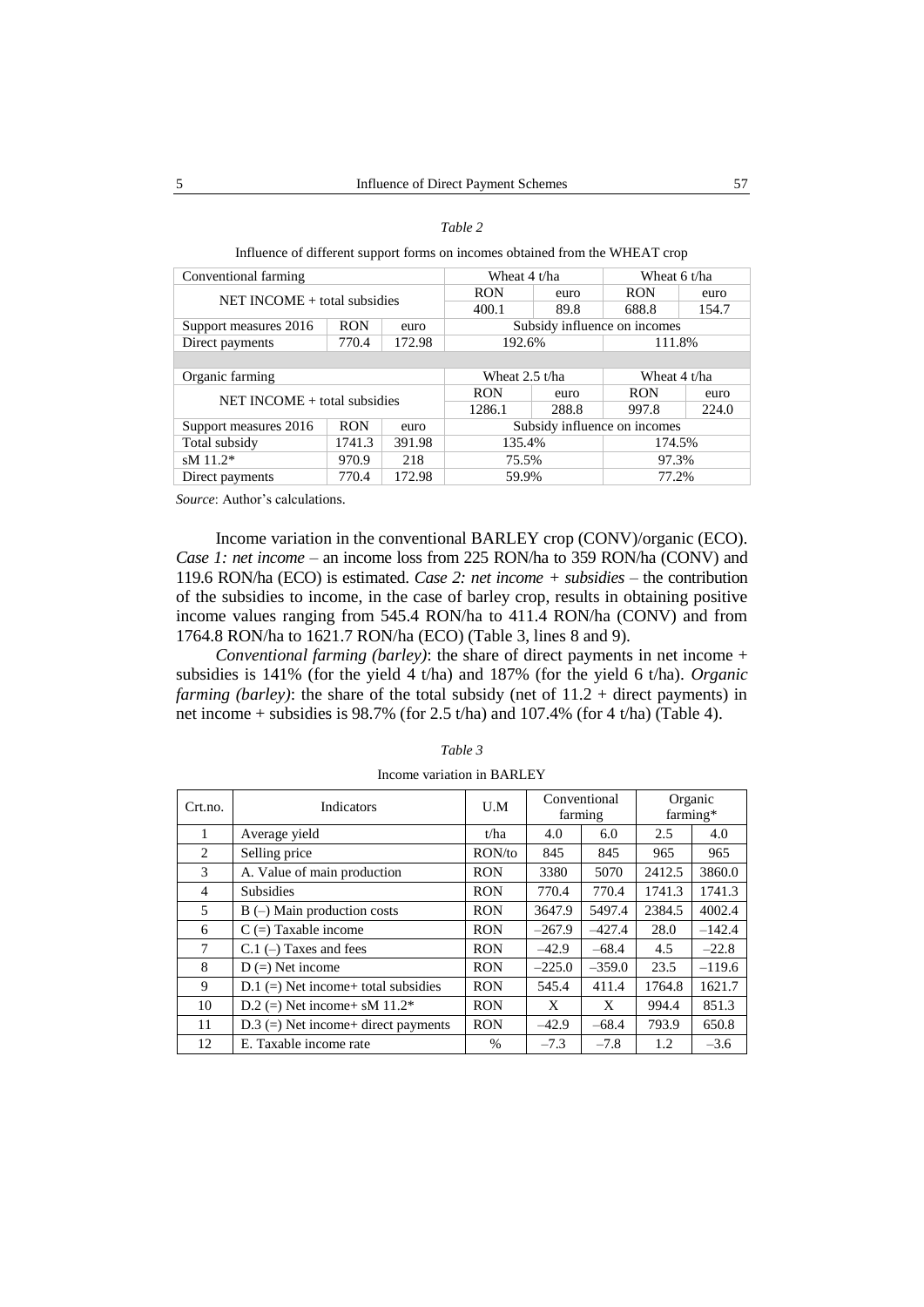58 Ana Ursu 6

*Table 3* (continued)

| F. Net income rate                           | $\frac{0}{0}$ |      |    |      | $-3.0$ |
|----------------------------------------------|---------------|------|----|------|--------|
| $F0$ . Net income rate + total subsidies     | $\%$          | 15.0 |    | 74.0 | 40.5   |
| F.2 Net income rate $+$ sM 11.2 <sup>*</sup> | $\%$          |      |    | 41.7 | 21.3   |
| $F.3$ Net income rate + direct payments      | $\%$          | 15.0 | 75 | 33.3 | 16.3   |
|                                              |               |      |    |      |        |

*Source*: Author's calculations.

| Table |  |
|-------|--|
|-------|--|

Influence of different support forms on incomes obtained from the BARLEY crop

| Subsidy influence on incomes   |            |        |                                          |        |                                   |        |  |
|--------------------------------|------------|--------|------------------------------------------|--------|-----------------------------------|--------|--|
| Conventional farming           |            |        | Barley 4 t/ha                            |        | Barley 6 t/ha                     |        |  |
| NET INCOME $+$ total subsidies |            |        | <b>RON</b>                               | euro   | <b>RON</b>                        | euro   |  |
|                                |            | 545.4  | 122.5                                    | 411.4  | 92.4                              |        |  |
| Support measures 2016          | <b>RON</b> | euro   |                                          |        | Influence of subsidies on incomes |        |  |
| Direct payments                | 770.4      | 172,98 |                                          | 141,3% |                                   | 187,3% |  |
|                                |            |        |                                          |        |                                   |        |  |
| Organic farming                |            |        | Barley 2.5 t/ha                          |        | Barley 4 t/ha                     |        |  |
| NET INCOME $+$ total subsidies |            |        | <b>RON</b>                               | euro   | <b>RON</b>                        | euro   |  |
|                                |            |        | 1764.8                                   | 396.3  | 1621.7                            | 364.1  |  |
| Support measures 2016          | <b>RON</b> | euro   | Influence degree of subsidies on incomes |        |                                   |        |  |
| Total subsidy                  | 1741.3     | 391.98 | 98.7%                                    |        | 107.4%                            |        |  |
| sM $11.2*$                     | 970.9      | 218    | 55%                                      |        | 59.9%                             |        |  |
| Direct payments                | 770.4      | 172.98 | 43.7%                                    |        | 47.5%                             |        |  |

*Source*: Author's calculations.

Income variation in the conventional MAIZE crop (CONV)/organic (ECO). *Case 1: net income* – an income loss from 85.3 RON/ha to 467.7 RON/ha (CONV) and from 416 RON/ha to 560.6 RON/ha (ECO) is estimated. *Case 2: net income + subsidies* – the contribution of subsidies to incomes for the maize crop results in positive income values from 685.1 RON/ha to 302.7 RON/ha (CONV) and from 1325.3 RON/ha to 1153.9 RON/ha (ECO) (Table 5, lines 8 and 9).

*Conventional farming (maize)*: the share of direct payments in net income + subsidies is 112.45% (for 5 t/ha) and 254.5% (for 7.5 t/ha). *Organic farming*  (*maize*): the share of total subsidy (net  $11.2$  + direct payments) in net income + subsidies is 131.4% (for 3.5 t/ha) and 147.5% (for 5 t/ha) (Table 6).

| Crt.no. | Indicators                  | U.M        | Conventional<br>farming |        | Organic<br>farming* |        |
|---------|-----------------------------|------------|-------------------------|--------|---------------------|--------|
|         | Average yield               | t/ha       | 5.0                     | 7.5    | 3.5                 | 5.0    |
|         | Selling price               | RON/to     | 705                     | 705    | 863.0               | 863.0  |
|         | A. Value of main production | <b>RON</b> | 3525.0                  | 5287.5 | 2589.0              | 4315.0 |
|         | <b>Subsidies</b>            | <b>RON</b> | 770.4                   | 770.4  | 1741.3              | 1741.3 |

*Table 5* Income variation in MAIZE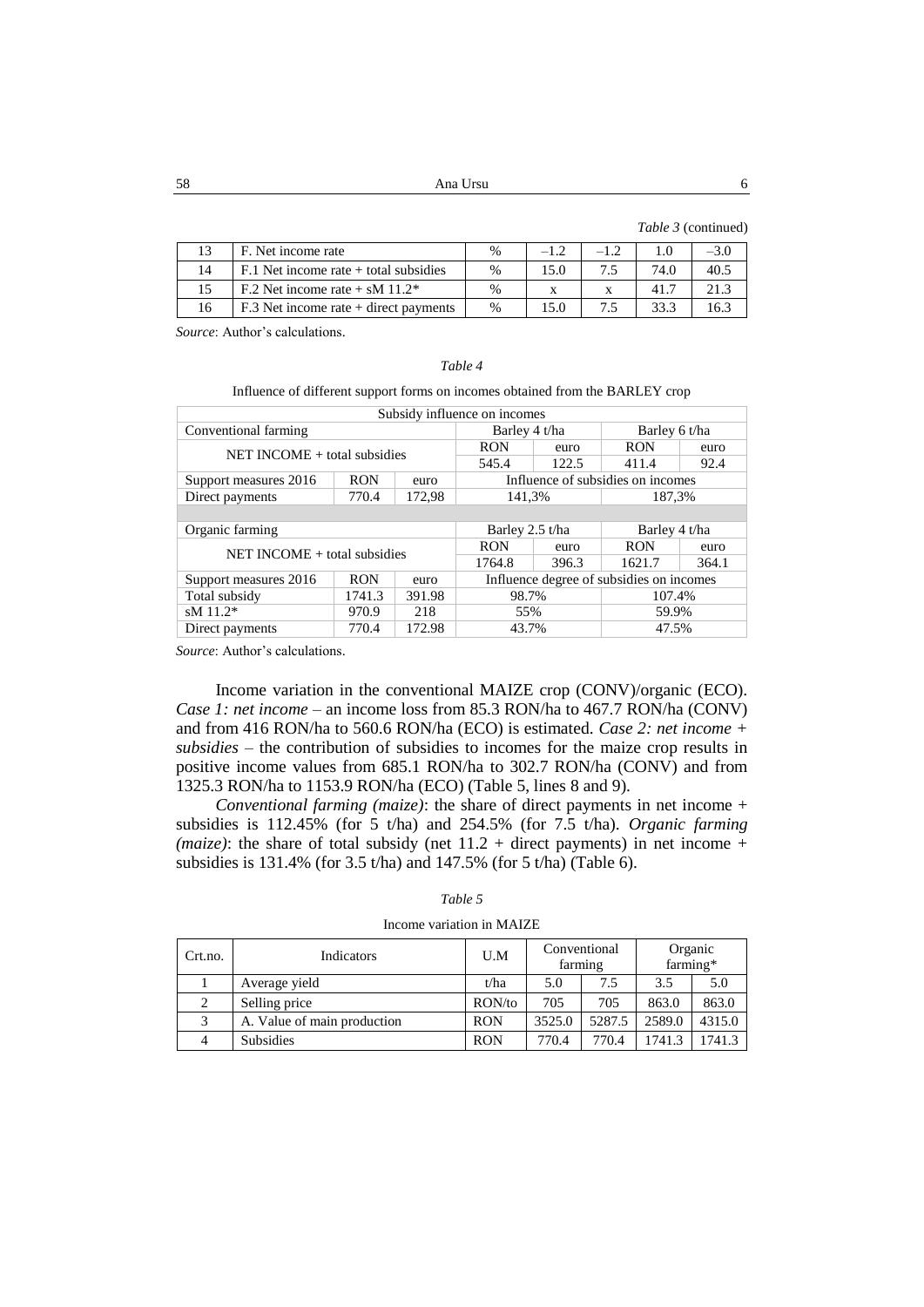|    |                                              |               |          |              |          | Table 5 (continued) |  |
|----|----------------------------------------------|---------------|----------|--------------|----------|---------------------|--|
| 5  | $B$ (-) Main production costs                | <b>RON</b>    | 3626.6   | 5844.3       | 3084.3   | 4982.4              |  |
| 6  | $C =$ Taxable income                         | <b>RON</b>    | $-101.6$ | $-556.8$     | $-495.3$ | $-667.4$            |  |
| 7  | $C.1$ (-) Taxes and fees                     | <b>RON</b>    | $-16.3$  | $-89.1$      | $-79.2$  | $-106.8$            |  |
| 8  | $D (=)$ Net income                           | <b>RON</b>    | $-85.3$  | $-467.7$     | $-416.0$ | $-560.6$            |  |
| 9  | $D.1$ (=) Net income+ total subsidies        | <b>RON</b>    | 685.1    | 302.7        | 1325.3   | 1153.9              |  |
| 10 | D.2 (=) Net income + sM $11.2^*$             | <b>RON</b>    | X        | $\mathbf{x}$ | 554.9    | 410.3               |  |
| 11 | $D.3$ (=) Net income+ direct payments        | <b>RON</b>    | 685.1    | 302.7        | 354.3    | 209.8               |  |
| 12 | E. Taxable income rate                       | $\%$          | $-2.8$   | $-9.5$       | $-16.1$  | $-13.4$             |  |
| 13 | F. Net income rate                           | %             | $-2.4$   | $-8.0$       | $-13.5$  | $-11.3$             |  |
| 14 | $F.1$ Net income rate $+$ total subsidies    | %             | 18.9     | 5.2          | 43.0     | 23.2                |  |
| 15 | F.2 Net income rate $+$ sM 11.2 <sup>*</sup> | %             | X        | $\mathbf{x}$ | 18.0     | 8.2                 |  |
| 16 | $F.3$ Net income rate + direct payments      | $\frac{0}{0}$ | 18.9     | 5.2          | 11.5     | 4.2                 |  |

#### *Table 6*

Influence of different support forms on incomes obtained from the MAIZE crop

| Subsidy influence on incomes   |            |        |                                   |       |                                   |       |  |
|--------------------------------|------------|--------|-----------------------------------|-------|-----------------------------------|-------|--|
| Conventional farming (CONV)    |            |        | Maize 5 t/ha                      |       | Maize $7.5$ t/ha                  |       |  |
| NET INCOME $+$ total subsidies |            |        | <b>RON</b>                        | euro  | <b>RON</b>                        | euro  |  |
|                                |            |        | 685.1                             | 153.8 | 302.7                             | 68    |  |
| Support measures<br>2016       | <b>RON</b> | euro   | Influence of subsidies on incomes |       |                                   |       |  |
| Direct payments                | 770.4      | 172.98 | 112.45%                           |       | 254.5%                            |       |  |
|                                |            |        |                                   |       |                                   |       |  |
| Organic farming (ECO)          |            |        | Maize 3.5 t/ha                    |       | Maize 5 t/ha                      |       |  |
| NET INCOME $+$ total subsidies |            |        | <b>RON</b>                        | euro  | <b>RON</b>                        | euro  |  |
|                                |            |        | 1325.3                            | 297.6 | 1153.9                            | 259.1 |  |
| Support measures 2016          | <b>RON</b> | euro   |                                   |       | Influence of subsidies on incomes |       |  |
| Total subsidy                  | 1741.3     | 391.98 |                                   | 131.4 |                                   | 147.5 |  |
| sM 11.2*                       | 970.9      | 218    | 73.3                              |       | 82.2                              |       |  |
| 770.4<br>Direct payments       |            | 172.98 | 58.1                              |       | 65.2                              |       |  |

*Source*: Author's calculations.

Income variation in the conventional RICE crop (CONV)/organic (ECO). *Case 1*: *net income* – represents losses worth 1040 RON/ha (ECO). *Case 2: net income + subsidies* – contribution of subsidies to income, in the case of the *rice crop*, determines positive values of income, ranging from 3014 RON/ha (CONV) to 2749 RON/ha (ECO) (Table 7, lines 8 and 9).

*Conventional farming (rice)*: the share of the total subsidy (coupled support + direct payments) in net income + subsidies is 92.4% (for the yield level of 6 t / ha). *Organic farming (rice):* the share of the total subsidy (coupled support + CM 11.2 + direct payments) in net income + subsidies is 137.5% (for 4.5 t/ha) (Table 8).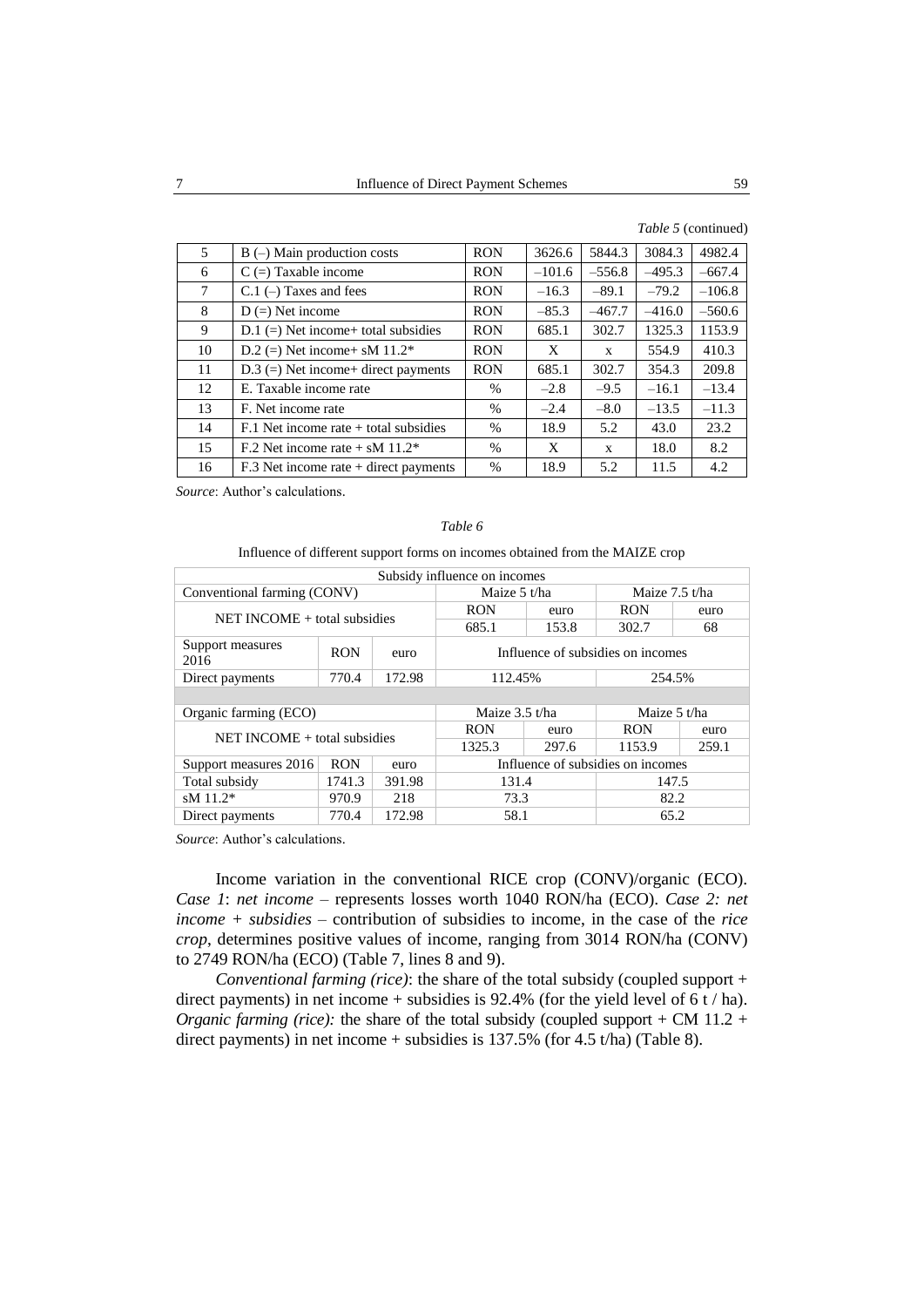## *Table 7*

## Income variation in RICE

| Crt.<br>no.    | Indicators                              | U.M           | Conventional<br>farming | Organic<br>farming* |
|----------------|-----------------------------------------|---------------|-------------------------|---------------------|
| 1              | Average yield                           | t/ha          | 6,0                     | 4,5                 |
| $\overline{c}$ | Selling price                           | RON/to        | 1474                    | 2015                |
| 3              | A. Value of main production             | <b>RON</b>    | 8844                    | 9255                |
| $\overline{4}$ | <b>Subsidies</b>                        | <b>RON</b>    | 2819.1                  | 3790                |
| 5              | $B$ (–) Main production costs           | <b>RON</b>    | 8611.1                  | 10463.7             |
| 6              | $C =$ ) Taxable income                  | <b>RON</b>    | 232.9                   | $-1238.7$           |
| 7              | $C.1$ (-) Taxes and fees                | <b>RON</b>    | 37.3                    | $-198.2$            |
| 8              | $D (=)$ Net income                      | <b>RON</b>    | 195.6                   | $-1040.5$           |
| 9              | $D.1 (=)$ Net income+ total subsidies   | <b>RON</b>    | 3014.7                  | 2749.5              |
| 10             | $D.2$ (=) Net income+ coupled subsidies | <b>RON</b>    | 2244.3                  | 1008.2              |
| 11             | D.3 (=) Net income+ sM $11.2*$          | <b>RON</b>    | $\mathbf{X}$            | $-69.6$             |
| 12             | $D.4 (=)$ Net income+ direct payments   | <b>RON</b>    | 966.0                   | $-270.1$            |
| 13             | E. Taxable income rate                  | $\%$          | 2.7                     | $-11.8$             |
| 14             | F. Net income rate                      | $\%$          | 2.3                     | $-9.9$              |
| 15             | F.1 Net income rate + total subsidies   | $\%$          | 35.0                    | 26.3                |
| 16             | F.2 Net income rate + coupled subsidies |               | 26.1                    | 9.6                 |
| 17             | F.3 Net income rate + sM $11.2*$        | $\%$          | $\mathbf{x}$            | $-0.8$              |
| 18             | $F.4$ Net income rate + direct payments | $\frac{0}{0}$ | 11.2                    | $-2.6$              |

*Source*: Author's calculations.

## *Table 8*

## Influence of different support forms to incomes obtained from the RICE crop

| Influence of subsidies on incomes |                             |        |                 |                                   |  |
|-----------------------------------|-----------------------------|--------|-----------------|-----------------------------------|--|
|                                   | Conventional farming (CONV) |        |                 | Rice 6 t/ha                       |  |
| $NET INCOMP + total$ subsidies    |                             |        | <b>RON</b>      | euro                              |  |
|                                   |                             |        | 3014.7          | 676.9                             |  |
| Support measures 2016             | <b>RON</b>                  | Euro   |                 | Influence of subsidies on incomes |  |
| Total subsidy                     | 2819.1                      | 632.98 | 92.4%           |                                   |  |
| Coupled Support                   | 2048.7                      | 460    | 67.1%           |                                   |  |
| Direct payments                   | 770.4                       | 172.98 | 25.2%           |                                   |  |
|                                   |                             |        |                 |                                   |  |
| Organic farming (ECO)             |                             |        |                 |                                   |  |
|                                   |                             |        | Rice $4.5$ t/ha |                                   |  |
|                                   |                             |        | <b>RON</b>      | euro                              |  |
| $NET INCOMP + total$ subsidies    |                             |        | 2749.5          | 617.3                             |  |
| Support measures<br>2016          | <b>RON</b>                  | Euro   |                 | Influence of subsidies on incomes |  |
| Total subsidy                     | 3790                        | 850.98 | 137.5%          |                                   |  |
| Coupled Support                   | 2048.7                      | 460    | 74.5%           |                                   |  |
| $sM$ 11.2*                        | 970.9                       | 218    | 35.3%           |                                   |  |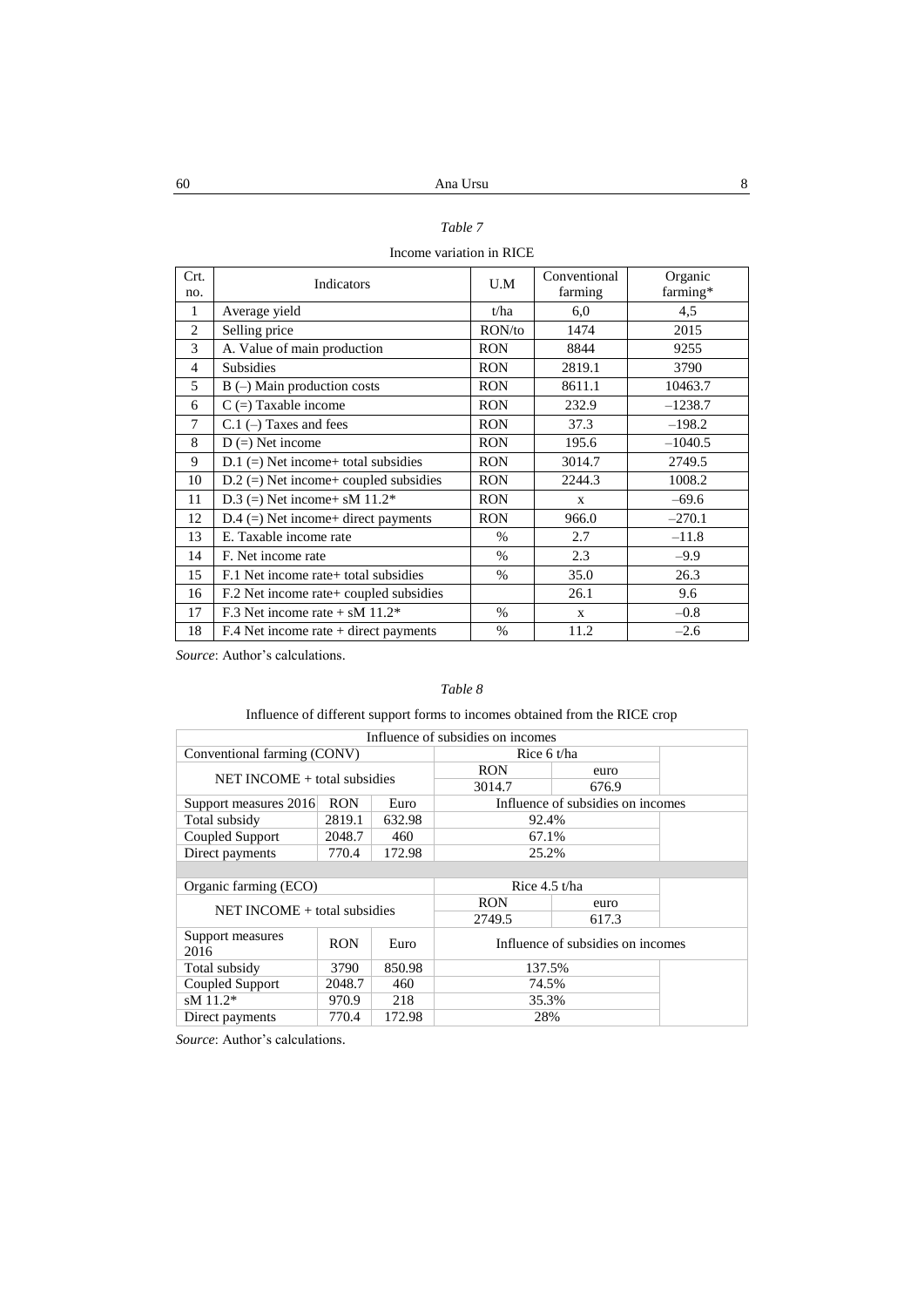Income variation in the conventional SUNFLOWER crop (CONV)/organic (ECO). *Case 1: net income* – positive income results were found for the sunflower crop, with values from 87 RON/ha to 1117 RON/ha (CONV) and from 57 RON/ha to 70.7 RON/ha (ECO). *Case 2: net income + subsidies* – the contribution of subsidies to incomes leads to even higher incomes. The values range from 857.4 RON/ha to 1187.4 RON/ha (CONV) and from 1798.3 RON/ha to 1812 RON/ha (ECO) (Table 9, lines 8 and 9).

*Conventional agriculture (sunflower)*: the share of direct payments in net income + subsidies is  $89.8\%$  (for the yield level of 2.5 t/ha) and 40.8% (for the yield level of 4.0 t/ha). *Organic farming (sunflower)*: the share of total subsidy (coupled support  $+$  sM 11.2  $+$  direct payments) in net income  $+$  subsidies is 96.8% (for 2.0 t/ha) and 96.1% (for 3.5 t/ha) (Table 10).

#### Crt. no. Indicators U.M Conventional farming Organic farming\* 1 Average yield t/ha 2.5 4.0 2.0 3.5 2 Selling price RON/to 1290 1290 1360.0 1360<br>3 A. Value of main production RON 3225 5160 2720.0 4760.0 3 A. Value of main production RON 3225 5160 2720.0 4760.0 4 Subsidies RON 770.4 770.4 1741.3 1741.3 5 | B (–) Main production costs | RON | 3121.5 | 3830.2 | 2652.1 | 4675.9 6 | C (=) Taxable income RON | 103.5 | 1329.8 | 67.9 | 84.1 7 | C.1 (-) Taxes and fees | RON | 16.6 | 212.8 | 10.9 | 13.5 8 D (=) Net income RON 87.0 1117.0 57.0 70.7 9 D.1 (=) Net income+ total subsidies RON 857.4 1887.4 1798.3 1812.0 10 | D.2 (=) Net income + sM 11.2\* | RON | x | x | 111.0 | 1041.6 11 | D.3 (=) Net income+ direct payments | RON | 857.4 | 1887.4 | 99.8 | 841.1 12 E. Taxable income rate 1 % 3.3 34.7 2.6 1.8 13 F. Net income rate % 2.8 29.2 2.1 1.5 14 | F.1 Net income rate + total subsidies | % | 27.5 | 49.3 | 67.8 | 38.8 15 | F.2 Net income rate + sM 11.2\* | % | X | x | 4.2 | 22.3 16 | F.3 Net income rate + direct payments | % | 27.5 | 49.3 | 3.6 | 18.0

#### *Table 9*

Income variation in *SUNFLOWER*

*Source*: Author's calculations.

#### *Table 10*

Influence of different support forms on incomes obtained from the SUNFLOWER crop

| Influence of subsidies on incomes |                              |        |                                   |       |                      |        |
|-----------------------------------|------------------------------|--------|-----------------------------------|-------|----------------------|--------|
| Conventional farming (CONV)       |                              |        | Sunflower 2.5 t/ha                |       | Sunflower $4.0 t/ha$ |        |
|                                   |                              |        | <b>RON</b>                        | euro  | <b>RON</b>           | euro   |
|                                   | NET INCOME + total subsidies |        |                                   | 192.5 | 1887.4               | 423.8  |
| Support measures 2016 RON         |                              | euro   | Influence of subsidies on incomes |       |                      |        |
| Direct payments                   | 770.4                        | 172.98 | 89.85%                            |       |                      | 40.81% |
|                                   |                              |        |                                   |       |                      |        |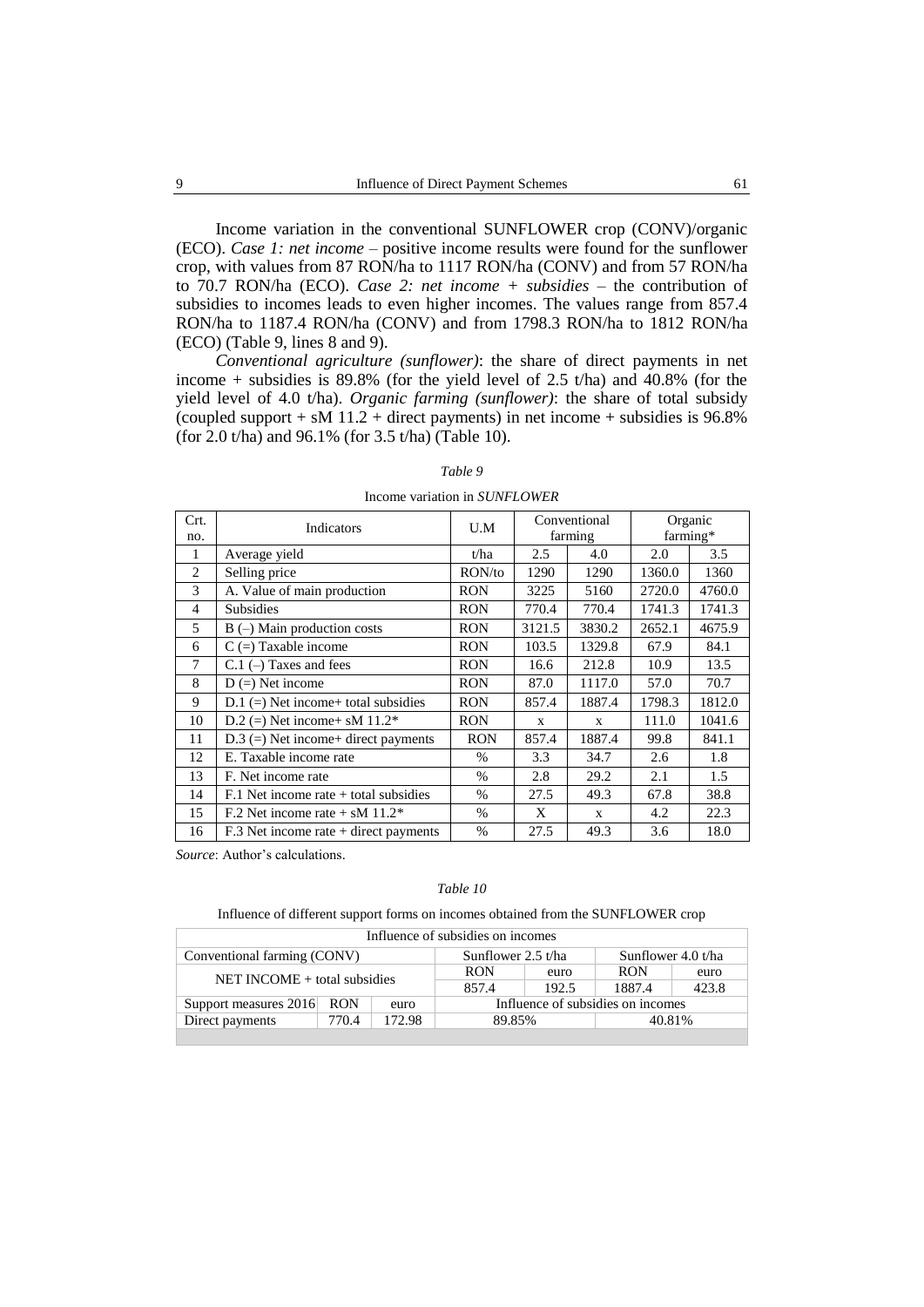$62$  Ana Ursu  $10$ 

*Table 10* (continued)

| Organic farming (ECO)        |            |        | Sunflower $2.0 t/ha$              |       | Sunflower $3.5$ t/ha |       |
|------------------------------|------------|--------|-----------------------------------|-------|----------------------|-------|
| NET INCOME + total subsidies |            |        | <b>RON</b>                        | euro  | <b>RON</b>           | euro  |
|                              |            |        | 1793.8                            | 403.8 | 1812.0               | 406.8 |
| Support measures 2016        | <b>RON</b> | euro   | Influence of subsidies on incomes |       |                      |       |
| Total subsidy                | 1741.3     | 391.98 | 96.8%                             |       | 96.1 %               |       |
| sM 11.2*                     | 970.9      | 218    | 54 %                              |       | 53.6 %               |       |
| Direct payments              | 770.4      | 172.98 | 42.8%                             |       | 42.5 %               |       |

*Source*: Author's calculations.

Income variation in the conventional RAPESEED crop (CONV)/organic (ECO). *Case 1*: the *net income* had positive values ranging from 10 RON/ha to 19 RON/ha (CONV) and 1812.1 RON/ha (ECO). *Case 2:* net income + subsidies – income values increased from 781 RON/ha to 790.3 RON/ha (CONV) and from 1656.5 RON/ha to 3553.4 RON/ha (ECO) (Table 11, line 8 and line 9).

*Conventional farming (rapeseed)*: the share of direct payments in net income + subsidies is 98.6% (for 2.5 t/ha) and 97.5% (for 3.5 t/ha). *Organic farming (rapeseed):* the share of total subsidy (coupled support + CM 11.2 + direct payments) in net income + subsidies is 105.1% (for 1.7 t/ha) and 49.0% (for 4 t/ha) (Table 12).

| Nr.<br>crt     | Indicators                                   | U.M        | Conventional<br>farming |              | Organic<br>farming* |        |  |
|----------------|----------------------------------------------|------------|-------------------------|--------------|---------------------|--------|--|
|                |                                              |            |                         |              |                     |        |  |
| 1              | Average yield                                | t/ha       | 2.5                     | 3.5          | 1.7                 | 4.0    |  |
| 2              | Selling price                                | RON/to     | 1491                    | 1491         | 1718                | 1718   |  |
| 3              | A. Value of main production                  | <b>RON</b> | 3727.5                  | 5218.5       | 2920.6              | 6872   |  |
| $\overline{4}$ | <b>Subsidies</b>                             | <b>RON</b> | 770.4                   | 770.4        | 1741.3              | 1741.3 |  |
| 5              | $B$ (–) Main production costs                | <b>RON</b> | 3714.8                  | 5194.8       | 3021.5              | 4714.7 |  |
| 6              | $C =$ Taxable income                         | <b>RON</b> | 12.7                    | 23.7         | $-100.9$            | 2157.3 |  |
| 7              | $C.1$ (-) Taxes and fees                     | <b>RON</b> | 2.0                     | 3.8          | $-16.1$             | 345.2  |  |
| 8              | $D (=)$ Net income                           | <b>RON</b> | 10.6                    | 19.9         | $-84.8$             | 1812.1 |  |
| 9              | $D.1$ (=) Net income+ total subsidies        | <b>RON</b> | 781.0                   | 790.3        | 1656.5              | 3553.4 |  |
| 10             | D.2 (=) Net income+ sM $11.2*$               | <b>RON</b> | $\mathbf{x}$            | $\mathbf{x}$ | 886.2               | 2783.1 |  |
| 11             | $D.3$ (=) Net income+ direct payments        | <b>RON</b> | 781.0                   | 790.3        | 685.6               | 2582.5 |  |
| 12             | E. Taxable income rate                       | $\%$       | 0.34                    | 0.5          | $-3.3$              | 45.8   |  |
| 13             | F. Net income rate                           | $\%$       | 0.29                    | 0.4          | $-2.8$              | 38.4   |  |
| 14             | $F.1$ Net income rate $+$ total subsidies    | $\%$       | 21.0                    | 15.2         | 54.8                | 75.4   |  |
| 15             | F.2 Net income rate $+$ sM 11.2 <sup>*</sup> | $\%$       | X                       | $\mathbf{x}$ | 29.3                | 59.0   |  |
| 16             | $F.3$ Net income rate + direct payments      | $\%$       | 21.0                    | 15.2         | 22.7                | 54.8   |  |

## *Table 11*

Income variation in RAPESEED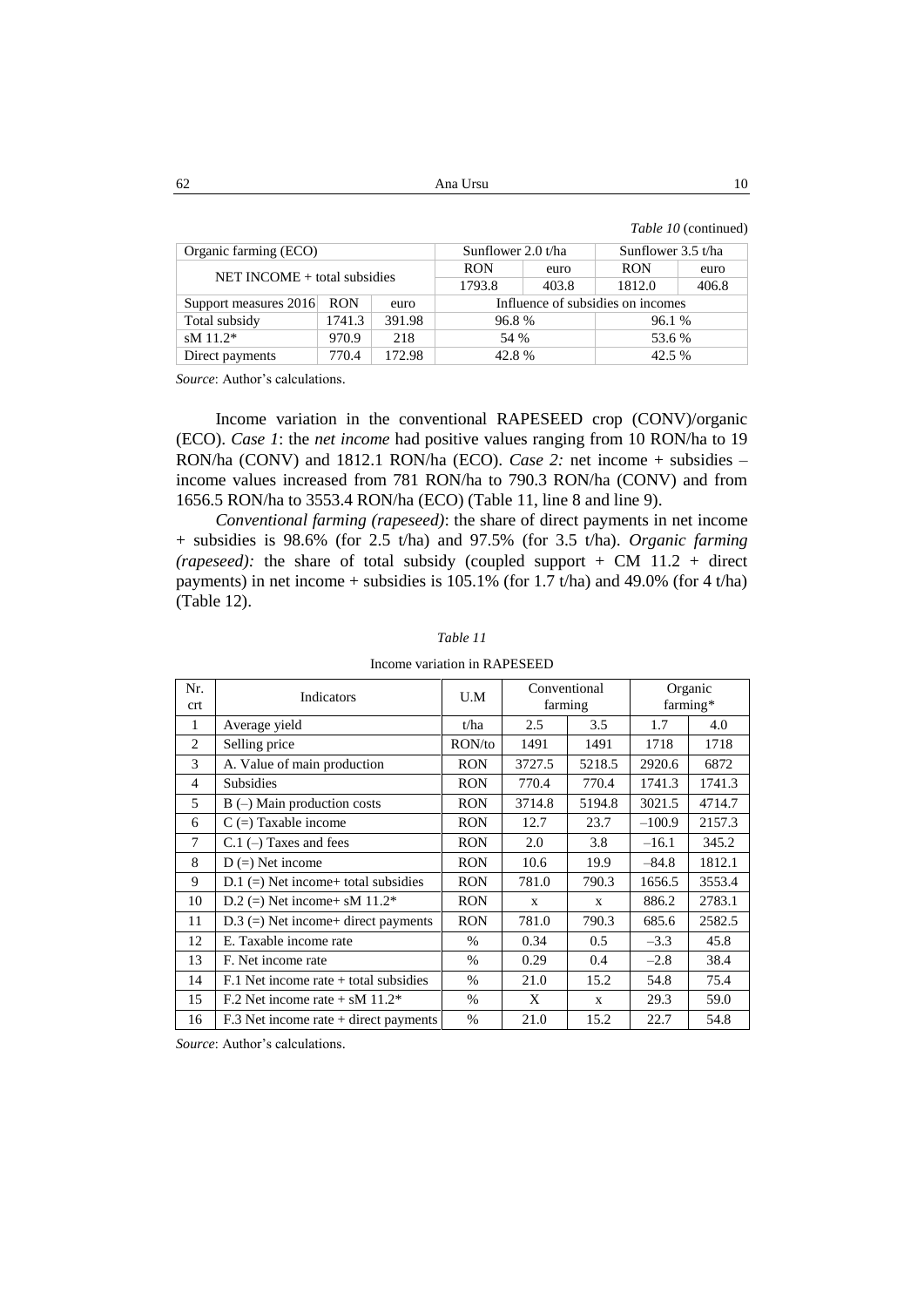### *Table 12*

### Influence of different support forms on incomes obtained from the RAPESEED crop

| Influence of subsidies on incomes |            |        |                   |       |                                   |                   |  |
|-----------------------------------|------------|--------|-------------------|-------|-----------------------------------|-------------------|--|
| Conventional farming (CONV)       |            |        | Rapeseed 2.5 t/ha |       |                                   | Rapeseed 3.5 t/ha |  |
| $NET INCOME + total$ subsidies    |            |        | <b>RON</b>        | euro  | <b>RON</b>                        | euro              |  |
|                                   |            |        | 781               | 175.4 | 790.3                             | 177.5             |  |
| Support measures 2016             | <b>RON</b> | euro   |                   |       | Influence of subsidies on incomes |                   |  |
| Direct payments                   | 770.4      | 172.98 | 98.6%             |       | 97.5%                             |                   |  |
|                                   |            |        |                   |       |                                   |                   |  |
|                                   |            |        |                   |       |                                   |                   |  |
| Organic farming (ECO)             |            |        | Rapeseed 1.7 t/ha |       | Rapeseed 4.0 t/ha ha              |                   |  |
|                                   |            |        | <b>RON</b>        | euro  | <b>RON</b>                        | euro              |  |
| NET INCOME $+$ total subsidies    |            |        | 1656.5            | 371.9 | 3553.4                            | 797.9             |  |
| Support measures 2016             | <b>RON</b> | euro   |                   |       | Influence of subsidies on incomes |                   |  |
| Total subsidy                     | 1741.3     | 391.98 | 105.1%            |       | 49.0%                             |                   |  |
| $sM$ 11.2*                        | 970.9      | 218    | 58.6%             |       | 27.3%                             |                   |  |

*Source*: Author's calculations.

Income variation in conventional SOYBEAN crop (CONV)/organic (ECO). *Case 1: net income* – losses from 521 RON/ha to 480 RON/ha (CONV) and 837 RON/ha (ECO). *Case 2: net income + subsidies* – income values increase to 1325 RON/ha (CONV) and from 1938 RON/ha to 2838 RON/ha (ECO) (Table 13, lines 8 and 9).

*Conventional farming (soybean):* the share of total subsidy (coupled support + direct payments) in net income  $+$  subsidies is 140.6% (for 3 t/ha) and 136.2% (for 4.5 t/ha). *Organic farming (soybean):* the share of total subsidy (coupled support + CM 11.2 + direct payments) in net income + subsidies is 143.2% (for 1.5 t/ha) and 97.8% (for 3.5 t/ha) (Table 14).

| Crt.no.        | <b>Indicators</b>                       | U.M        | Conventional<br>farming |          | Organic<br>farming* |        |
|----------------|-----------------------------------------|------------|-------------------------|----------|---------------------|--------|
| 1              | Average yield                           | t/ha       | 3.0                     | 4.5      | 1.5                 | 3.5    |
| 2              | Selling price                           | RON/to     | 1335                    | 1335     | 1698                | 1698   |
| 3              | A. Value of main production             | <b>RON</b> | 4005                    | 6007.5   | 2547.0              | 5943.0 |
| $\overline{4}$ | <b>Subsidies</b>                        | <b>RON</b> | 1805.2                  | 1805.2   | 2776.1              | 2776.1 |
| 5              | $B$ (-) Main production costs           | <b>RON</b> | 4625.3                  | 6579.1   | 3543.7              | 5868.5 |
| 6              | $C =$ Taxable income                    | <b>RON</b> | $-620.3$                | $-571.6$ | $-996.7$            | 74.5   |
| $\tau$         | $C.1$ (-) Taxes and fees                | <b>RON</b> | $-99.2$                 | $-91.5$  | $-159.5$            | 11.9   |
| 8              | $D (=)$ Net income                      | <b>RON</b> | $-521.1$                | $-480.2$ | $-837.3$            | 62.6   |
| 9              | $D.1$ (=) Net income+ total subsidies   | <b>RON</b> | 1284.1                  | 1325.0   | 1938.9              | 2838.7 |
| 10             | $D.2$ (=) Net income+ coupled subsidies | <b>RON</b> | 513.8                   | 554.6    | 197.6               | 1097.4 |
| 11             | D.3 (=) Net income + sM $11.2*$         | <b>RON</b> | X                       | X        | 133.6               | 1033.5 |

*Table 13*

| Income variation in SOYBEAN |  |  |
|-----------------------------|--|--|
|                             |  |  |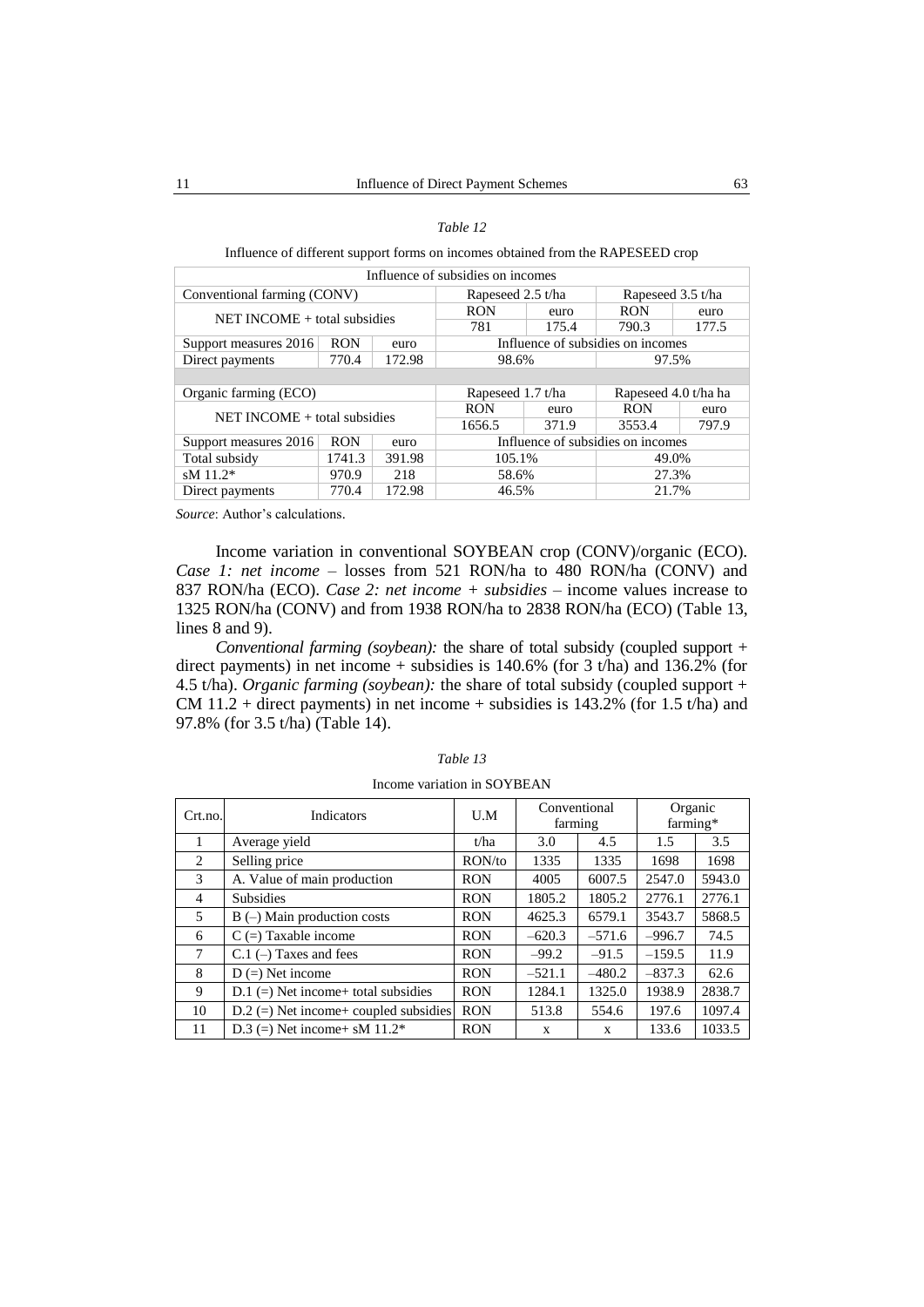64 Ana Ursu 12

| 12 | $D.4$ (=) Net income+ direct payments   | <b>RON</b>    | 249.3   | 290.2  | $-66.9$ | 833.0 |
|----|-----------------------------------------|---------------|---------|--------|---------|-------|
| 13 | E. Taxable income rate                  | $\%$          | $-13.4$ | $-8.7$ | $-28.1$ | 1.3   |
| 14 | F. Net income rate                      | $\%$          | $-11.3$ | $-7.3$ | $-23.6$ | 1.1   |
| 15 | F.1 Net income rate + total subsidies   | $\frac{0}{0}$ | 27.8    | 20.1   | 54.7    | 48.4  |
| 16 | F.2 Net income rate + coupled subsides  |               | 11.1    | 8.4    | 5.6     | 18.7  |
| 17 | F.3 Net income rate + sM $11.2*$        | $\%$          | X       | X      | 4.0     | 17.6  |
| 18 | $F.4$ Net income rate + direct payments | $\%$          | 5.4     | 4.4    | $-1.9$  | 14.2. |

*Source*: Author's calculations.

## *Table 14*

## Influence of different support forms on incomes obtained from the SOYBEAN crop

| Influence of subsidies on incomes |            |        |                                   |       |                                   |       |
|-----------------------------------|------------|--------|-----------------------------------|-------|-----------------------------------|-------|
| Conventional farming (CONV)       |            |        | Soybean 3.0 t/ha                  |       | Soybean $4.5$ t/ha                |       |
| $NET INCOME + total$ subsidies    |            |        | <b>RON</b>                        | euro  | <b>RON</b>                        | euro  |
|                                   |            |        | 1284.1                            | 288.3 | 1325.0                            | 297.5 |
| Support measures 2016             | <b>RON</b> | euro   |                                   |       | Influence of subsidies on incomes |       |
| Total subsidy                     | 1805.2     | 405.33 | 140.6%                            |       | 136.2%                            |       |
| Coupled support                   | 1034.8     | 232.35 | 67.1%                             |       | 78.1%                             |       |
| Direct payments                   | 770.4      | 172.98 | 25.2%                             |       | 58.1%                             |       |
|                                   |            |        |                                   |       |                                   |       |
| Organic farming (ECO)             |            |        | Soybean 1.5 t/ha                  |       | Soybean 3.5 t/ha                  |       |
| $NET INCOME + total$ subsidies    |            |        | <b>RON</b>                        | euro  | <b>RON</b>                        | euro  |
|                                   |            |        | 1938.9                            | 435.3 | 2838.7                            | 637.4 |
| Support measures 2016             | <b>RON</b> | euro   | Influence of subsidies on incomes |       |                                   |       |
| Total subsidy                     | 2776.1     | 623.3  | 143.2%                            |       | 97.8%                             |       |
| Coupled support                   | 1034.8     | 232.35 | 53.4%                             |       | 36.5%                             |       |
| sM 11.2*                          | 970.9      | 218    | 50.1%                             |       | 34.2%                             |       |
| Direct payments                   | 770.4      | 172.98 | 39.7%                             |       | 27.1%                             |       |

*Source*: Author's calculations.

Income variation in the conventional AUTUMN POTATO crop (CONV)/ organic (ECO). *Case 1: net income* had positive values from 3367 RON/ha to 8126 RON/ha (CONV) and 3066 RON/ha (ECO). *Case 2: net income + subsidies* – income values increase from 4137 RON/ha to 8896 RON/ha (CONV) and 4808 RON/ha (ECO) (Table 15, lines 8 and 9).

| Table |  |
|-------|--|
|-------|--|

| Income variation in AUTUMN POTATOES |  |  |  |
|-------------------------------------|--|--|--|
|-------------------------------------|--|--|--|

| Crt.no. | <b>Indicators</b>           | U.M        | Conventional<br>farming |        | Organic<br>farming* |
|---------|-----------------------------|------------|-------------------------|--------|---------------------|
|         | Average yield               | t/ha       | 30.0                    | 40.0   | 18.0                |
| ∍<br>∠  | Selling price               | RON/to     | 880                     | 880    | 1200.0              |
| 2       | A. Value of main production | RON        | 26400                   | 35200  | 21600.0             |
|         | <b>Subsidies</b>            | <b>RON</b> | 770.4                   | 770.39 | 1741.3              |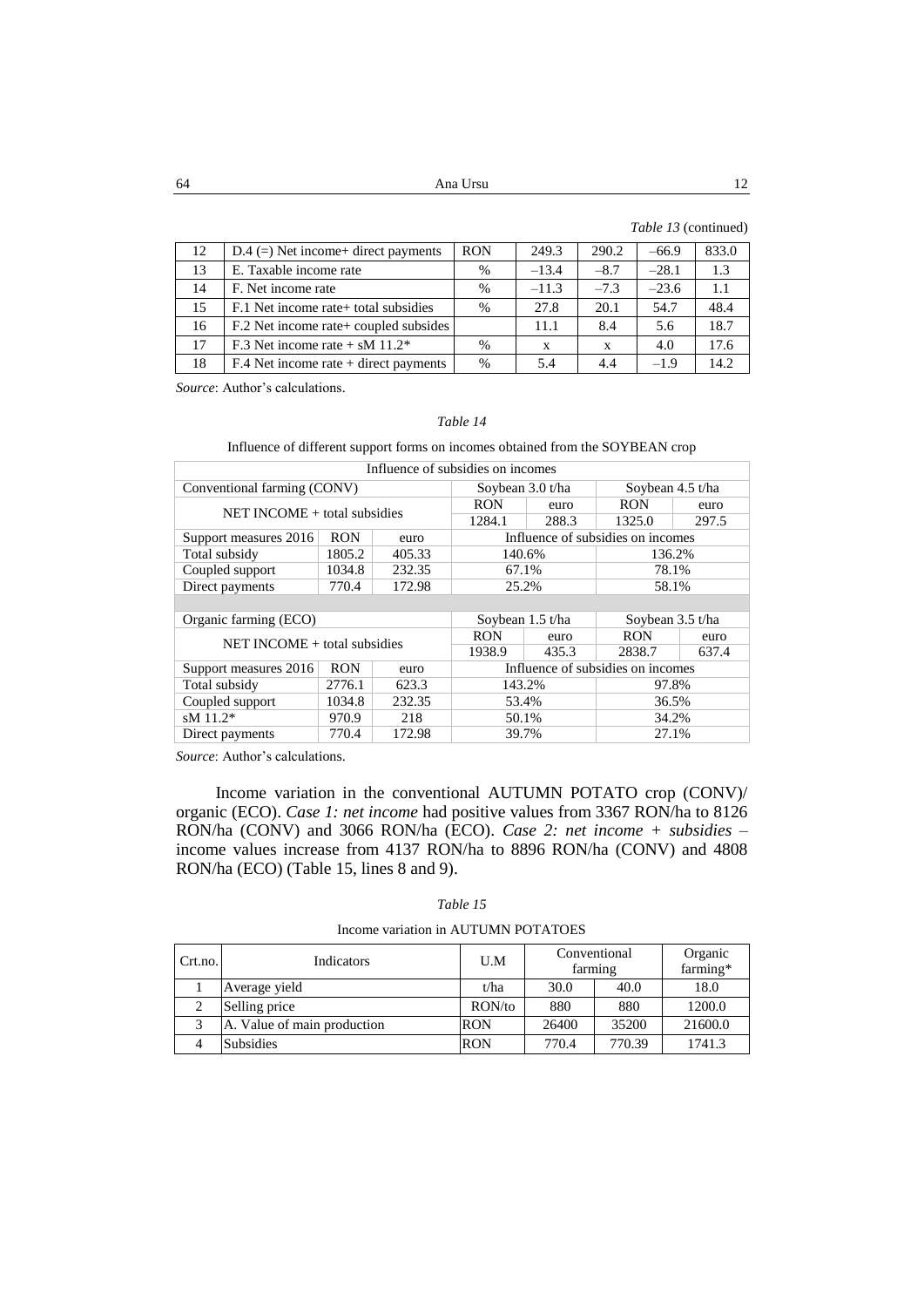| 5  | $B$ (-) Main production costs             | <b>RON</b> | 22391.0 | 25526.1      | 17949.0 |
|----|-------------------------------------------|------------|---------|--------------|---------|
| 6  | $C =$ Taxable income                      | <b>RON</b> | 4009.0  | 9673.9       | 3651.0  |
| 7  | $C.1$ (-) Taxes and fees                  | <b>RON</b> | 641.4   | 1547.8       | 584.2   |
| 8  | $D (=)$ Net income                        | <b>RON</b> | 3367.5  | 8126.1       | 3066.8  |
| 9  | $D.1$ (=) Net income+ total subsidies     | <b>RON</b> | 4137.9  | 8896.5       | 4808.1  |
| 10 | D.2 (=) Net income+ sM $11.2*$            | <b>RON</b> | X       | $\mathbf{x}$ | 4037.7  |
| 11 | $D.3$ (=) Net income+ direct payments     | <b>RON</b> | 4137.9  | 8896.5       | 3837.2  |
| 12 | E. Taxable income rate                    | $\%$       | 17.9    | 37.9         | 20.3    |
| 13 | F. Net income rate                        | $\%$       | 15.0    | 31.8         | 17.1    |
| 14 | $F.1$ Net income rate $+$ total subsidies | $\%$       | 18.5    | 34.9         | 26.8    |
| 15 | F.2 Net income rate $+$ sM 11.2*          | $\%$       | X       | $\mathbf{x}$ | 22.5    |
| 16 | $F.3$ Net income rate + direct payments   | $\%$       | 18.5    | 34.9         | 21.4    |

*Conventional farming (autumn potato):* the share of direct payments in net income + subsidies is 18.6% (for 30 t/ha) and 8.7% (for 40 t/ha). *Organic farming*  (*autumn potato*): the share of total subsidy (coupled support  $+$  sM 11.2  $+$  direct payments) in net income + subsidies is 36.2% (for 18 t/ha) (Table 16).

## *Table 16*

Influence of different support forms on incomes obtained from AUTUMN POTATO crop

| Influence of subsidies on incomes |                  |        |                                   |       |                                   |        |
|-----------------------------------|------------------|--------|-----------------------------------|-------|-----------------------------------|--------|
| Conventional farming (CONV)       | Potatoes 30 t/ha |        | Potatoes 40 t/ha                  |       |                                   |        |
| $NET INCOME + total$ subsidies    |                  |        | <b>RON</b>                        | euro  | <b>RON</b>                        | euro   |
|                                   |                  |        | 4137.9                            | 929.1 | 8896.5                            | 1997.5 |
| Support measures 2016             | <b>RON</b>       | euro   |                                   |       | Influence of subsidies on incomes |        |
| Direct payments                   | 770.4            | 172.98 | 18.6%                             |       | 8.7%                              |        |
|                                   |                  |        |                                   |       |                                   |        |
| Organic farming (ECO)             |                  |        |                                   |       | Potatoes 18 t/ha                  |        |
| NET INCOME $+$ total subsidies    |                  |        |                                   |       | <b>RON</b>                        | euro   |
|                                   |                  |        |                                   |       | 4808.1                            | 1079.6 |
| Support measures 2016             | <b>RON</b>       | euro   | Influence of subsidies on incomes |       |                                   |        |
| Total subsidy                     | 1741.3           | 391.98 |                                   |       | 36.2                              |        |
| $sM$ 11.2*                        | 970.9            | 218    |                                   |       | 27.1                              |        |
| Direct payments                   | 770.4            | 172.98 | 20.2                              |       |                                   |        |

*Source*: Author's calculations.

Income variation in the conventional SUGAR BEET crop (CONV)/organic (ECO). *Case 1: net income* had value losses of 605 RON/ha (CONV) and 455.2 RON/ha and 879 RON/ha (ECO). *Case 2*: net income + subsidies – income values increased from 3287 RON/ha to 5158 RON/ha (CONV) and from 4124 RON/ha to 4185 RON/ha (ECO) (Table 17, lines 8 and 9).

*Table 15* (continued)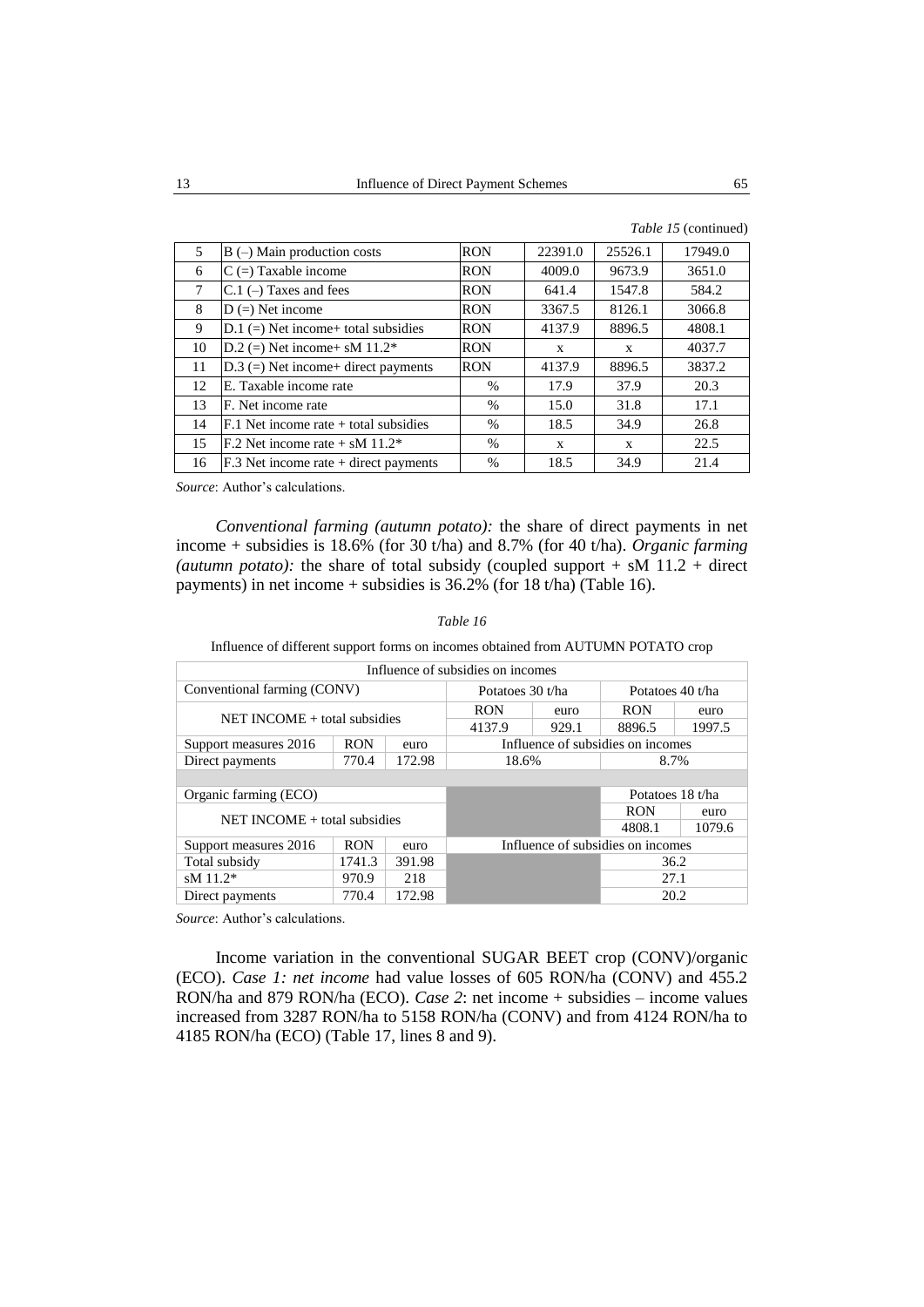| anie |  |
|------|--|
|      |  |

Income variation in SUGAR BEET

| Crt.no.        | Indicators                              | U.M           | Conventional<br>Farming |         | farming* | Organic  |
|----------------|-----------------------------------------|---------------|-------------------------|---------|----------|----------|
| 1              | Average yield                           | t/ha          | 40.0                    | 70.0    | 30.0     | 45.0     |
| $\overline{2}$ | Selling price                           | RON/to        | 149.7                   | 149.7   | 178.0    | 178.0    |
| 3              | A. Value of main production             | <b>RON</b>    | 5988.0                  | 10479.0 | 5340.0   | 8010.0   |
| $\overline{4}$ | Subsidies                               | <b>RON</b>    | 3892.4                  | 3892.4  | 4863.3   | 4863.3   |
| 5              | $B$ (-) Main production costs           | <b>RON</b>    | 6708.3                  | 8971.4  | 6219.1   | 8817.0   |
| 6              | $C =$ ) Taxable income                  | <b>RON</b>    | $-720.3$                | 1507.6  | $-879.1$ | $-807.0$ |
| $\tau$         | $C.1$ (-) Taxes and fees                | <b>RON</b>    | $-115.3$                | 241.2   | $-140.7$ | $-129.1$ |
| 8              | $D (=)$ Net income                      | <b>RON</b>    | $-605.1$                | 1266.4  | $-738.4$ | $-677.9$ |
| 9              | $D.1$ (=) Net income+ total subsidies   | <b>RON</b>    | 3287.3                  | 5158.8  | 4124.9   | 4185.4   |
| 10             | $D.2$ (=) Net income+ coupled support   | <b>RON</b>    | 2111.7                  | 3983.1  | 1978.3   | 2038.9   |
| 11             | D.3 (=)Net income+ sM $11.2*$           | <b>RON</b>    | X                       | X       | 232.5    | 293.0    |
| 12             | $D.4$ (=)Net income+ direct payments    | <b>RON</b>    | 165.3                   | 2036.7  | 32.0     | 92.5     |
| 13             | $D.5$ (=)Net income+ NTA 6              | <b>RON</b>    | $-199.8$                | 1671.6  | $-333.1$ | $-272.6$ |
| 14             | E. Taxable income rate                  | $\%$          | $-10.7$                 | 16.8    | $-14.1$  | $-9.2$   |
| 15             | F. Net income rate                      | $\frac{0}{0}$ | $-9.0$                  | 14.1    | $-11.9$  | $-7.7$   |
| 16             | $F.1$ Net income rate + total subsidies | $\%$          | 49.0                    | 57.5    | 66.3     | 47.5     |
| 17             | $F02$ Net income rate + coupled support | $\%$          | 31.5                    | 44.4    | 31.8     | 23.1     |
| 18             | F.3 Net income rate + sM $11.2*$        | $\%$          | X                       | X       | 5.2      | 4.4      |
| 19             | $F.4$ Net income rate + direct payments | $\%$          | 2.5                     | 22.7    | 0.5      | 1.0      |
| 20             | F.5 Net income rate $+$ NTA 6           | $\%$          | $-3.0$                  | 18.6    | $-5.4$   | $-3.1$   |

*Conventional farming (sugar beet):* the share of total subsidy (coupled support + direct payments + NTA  $6$ ) in net income + subsidies is 118.4% (for the yield level 40 t/ha) and 75.5% (for the yield level 70 t/ha). *Organic farming (sugar beet*): the share of total subsidy (coupled support  $+$  sM 11.2  $+$  direct payments  $+$ NTA 6) in net income + subsidies is  $117.9\%$  (for 30 t/ha) and  $116.2\%$  (for 45 t// ha) (Table 18).

#### *Table 18*

| Influence of different support forms on incomes obtained from the SUGAR BEET crop |  |  |
|-----------------------------------------------------------------------------------|--|--|
|-----------------------------------------------------------------------------------|--|--|

| Influence of subsidies on incomes |        |        |                    |       |                                   |        |  |
|-----------------------------------|--------|--------|--------------------|-------|-----------------------------------|--------|--|
| Conventional farming (CONV)       |        |        | Sugar beet 40 t/ha |       | Sugar beet 70 t/ha                |        |  |
| $NET INCOME + total$ subsidies    |        |        | <b>RON</b>         | euro  | <b>RON</b>                        | euro   |  |
|                                   |        |        | 3287.3             | 738.1 | 5158.8                            | 1158.3 |  |
| Support measures 2016             | RON    | euro   |                    |       | Influence of subsidies on incomes |        |  |
| Total subsidy                     | 3892.4 | 873.98 | 118.4%             |       | 75.5%                             |        |  |
| Coupled support                   | 2716.8 | 610    | 82.6%              |       | 52.7%                             |        |  |
| Direct payments                   | 770.4  | 172.98 | 23.4%              |       | 14.9%                             |        |  |
| NTA 6                             | 405.3  | 91     | 12.3%              |       |                                   | 7.9%   |  |
|                                   |        |        |                    |       |                                   |        |  |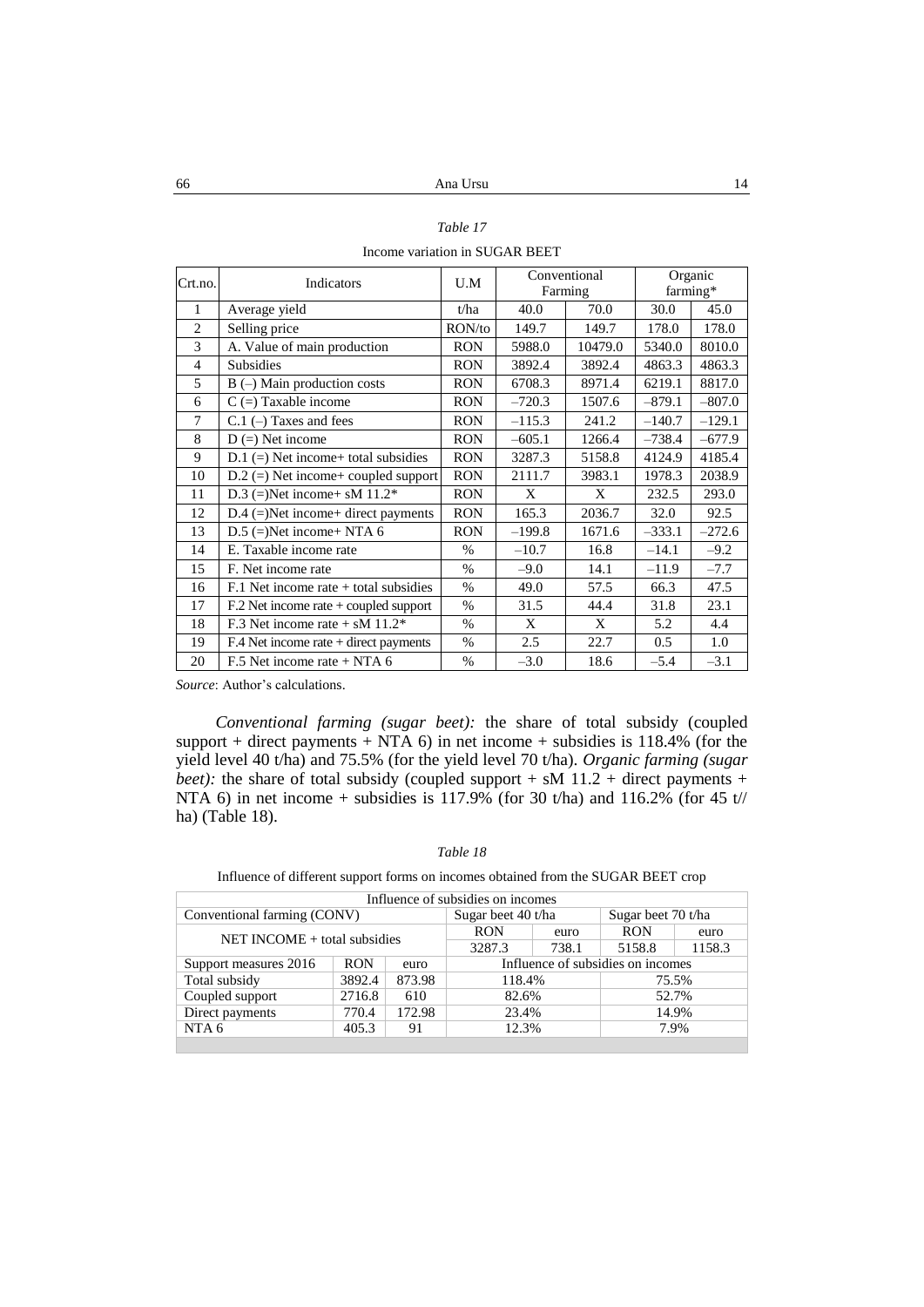|  | Table 18 (continued) |
|--|----------------------|
|--|----------------------|

| Organic farming (ECO)          | Sugar beet 30 t/ha |         | Sugar beet 45 t/ha |       |                                   |  |       |  |
|--------------------------------|--------------------|---------|--------------------|-------|-----------------------------------|--|-------|--|
| $NET INCOME + total$ subsidies | <b>RON</b>         | euro    | <b>RON</b>         | euro  |                                   |  |       |  |
|                                | 4124.9             | 926.2   | 4185.4             | 939.8 |                                   |  |       |  |
| Support measures 2016          | <b>RON</b>         | euro    |                    |       | Influence of subsidies on incomes |  |       |  |
| Total subsidy                  | 4863.3             | 1091.98 | 117.9%             |       | 116.2%                            |  |       |  |
| Coupled support                | 2716.8             | 610.0   | 65.9%              |       | 64.9%                             |  |       |  |
| $sM$ 11.2*                     | 970.9              | 218     | 23.5%              |       | 23.2                              |  |       |  |
| Direct payments                | 770.4              | 172.98  | 18.7%              |       |                                   |  | 18.4% |  |
| NTA 6                          | 405.3              | 91.0    | 9.8%               |       | 9.7%                              |  |       |  |

Income variation in the conventional HEMP crop (CONV)/organic (ECO). *Case 1: net income* – had a loss of 596.2 RON/ha for the yield level of 45 t/ha (CONV). Hemp had positive income values for 65 t/ha (CONV) and also for the organic yields. *Case 2: net income + subsidies* – income values increased from 1211.5 RON/ha to 2113 RON/ha (CONV) and from 2940 RON/ha to 3709 RON/ha (ECO) (Table 19, lines 8 and 9).

| Crt.<br>no.    | Indicators                                   | U.M           |          | Conventional<br>farming |        | Organic<br>farming* |  |
|----------------|----------------------------------------------|---------------|----------|-------------------------|--------|---------------------|--|
| 1              | Average yield                                | t/ha          | 45.0     | 65.0                    | 35.0   | 55.0                |  |
| $\overline{2}$ | Selling price                                | RON/to        | 186.0    | 186.0                   | 200.0  | 200.0               |  |
| 3              | A. Value of the main production              | RON           | 8370.0   | 12090.0                 | 7000.0 | 11000.0             |  |
| $\overline{4}$ | <b>Subsidies</b>                             | RON           | 1807.7   | 1807.7                  | 2788.6 | 2778.6              |  |
| 5              | $B$ (–) Main production costs                | RON           | 9079.7   | 11726.1                 | 6818.8 | 9892.4              |  |
| 6              | $C =$ ) Taxable income                       | RON           | $-709.7$ | 363.9                   | 181.2  | 1107.6              |  |
| $\overline{7}$ | $C.1$ (-) Taxes and fees                     | RON           | $-113.6$ | 58.2                    | 29.0   | 177.2               |  |
| 8              | $D (=)$ Net income                           | RON           | $-596.2$ | 305.6                   | 152.2  | 930.4               |  |
| 9              | $D.1$ (=) Net income+ total subsidies        | <b>RON</b>    | 1211.5   | 2113.3                  | 2940.8 | 3709.0              |  |
| 10             | $D.2$ (=) Net income+ coupled support        | RON           | X        | X                       | 1123.1 | 1901.3              |  |
| 11             | D.3 (=)Net income+ sM $11.2*$                | RON           | 312.4    | 1214.2                  | 1060.8 | 1838.9              |  |
| 12             | $D.4$ (=)Net income+ direct payments         | RON           | 174.2    | 1076.0                  | 922.6  | 1700.8              |  |
| 13             | $D.5$ (=)Net income+ NTA 3                   | RON           | $-467.4$ | 434.4                   | 280.9  | 1059.1              |  |
| 14             | E. Taxable income rate                       | $\frac{0}{0}$ | $-7.8$   | 3.1                     | 2.7    | 11.2                |  |
| 15             | F. Net income rate                           | $\frac{0}{0}$ | $-6.6$   | 2.6                     | 2.2    | 9.4                 |  |
| 16             | $F.1$ Net income rate $+$ total subsidies    | $\%$          | 13.3     | 18.0                    | 43.1   | 37.5                |  |
| 17             | $F.2$ Net income rate + coupled support      | $\frac{0}{0}$ | X        | $\mathbf{x}$            | 23.5   | 26.0                |  |
| 18             | F.3 Net income rate $+$ sM 11.2 <sup>*</sup> | $\%$          | 3.4      | 10.4                    | 15.6   | 18.6                |  |
| 19             | $F.4$ Net income rate + direct payments      | $\%$          | 1.9      | 9.2                     | 13.5   | 17.2                |  |
| 20             | $F.5$ Net income rate + NTA 3                | $\%$          | $-5.1$   | 3.7                     | 4.1    | 10.7                |  |

Income variation in HEMP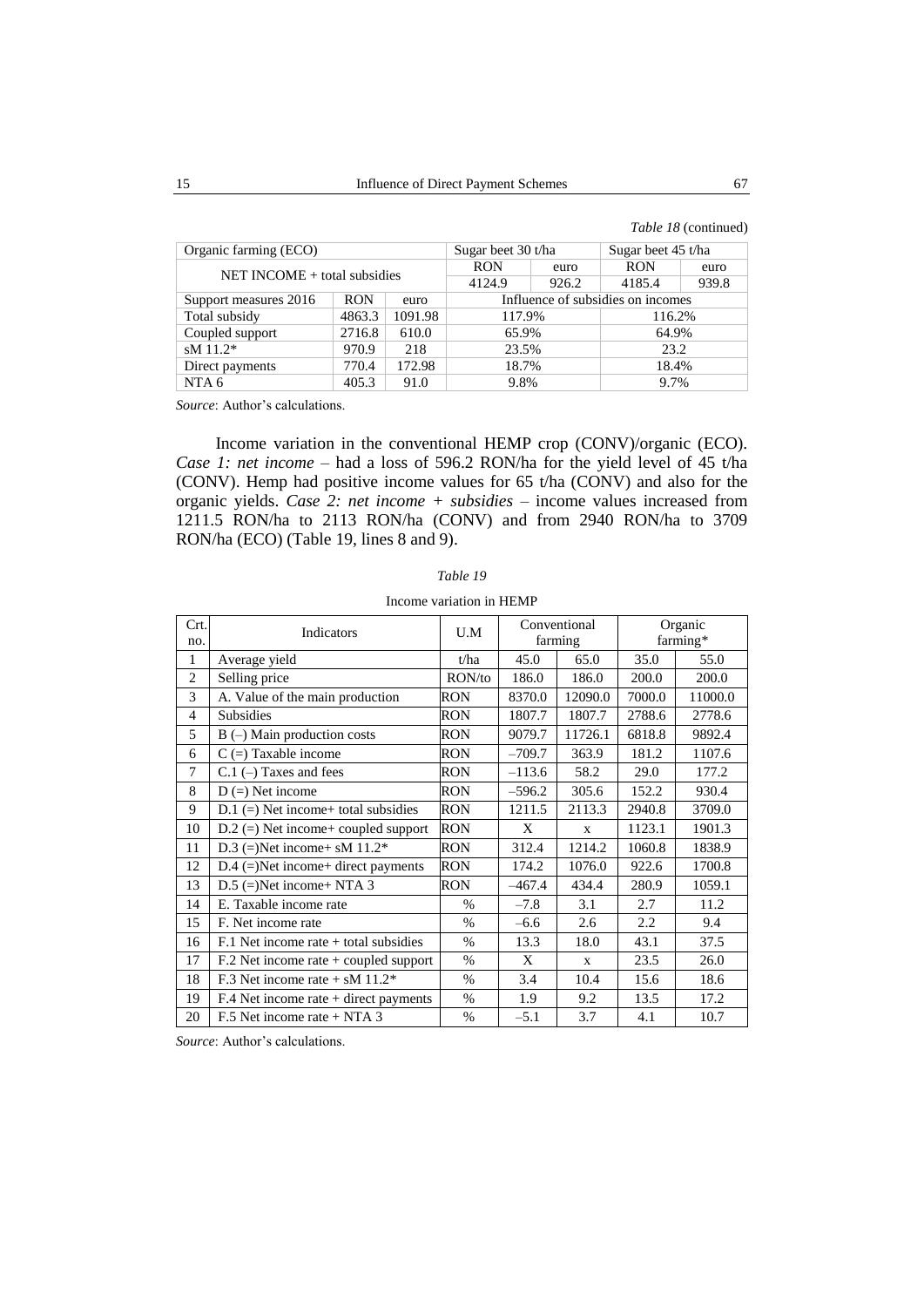| -68 |                                                                                                                                                                                                                                                                                                                                                                                                                                                              | Ana Ursu |  |
|-----|--------------------------------------------------------------------------------------------------------------------------------------------------------------------------------------------------------------------------------------------------------------------------------------------------------------------------------------------------------------------------------------------------------------------------------------------------------------|----------|--|
|     |                                                                                                                                                                                                                                                                                                                                                                                                                                                              |          |  |
|     | <i>Conventional farming (hemp)</i> : the share of total subsidy (coupled support $+$                                                                                                                                                                                                                                                                                                                                                                         |          |  |
|     | $\mathcal{L} = \mathcal{L} = \mathcal{L} = \mathcal{L} = \mathcal{L} = \mathcal{L} = \mathcal{L} = \mathcal{L} = \mathcal{L} = \mathcal{L} = \mathcal{L} = \mathcal{L} = \mathcal{L} = \mathcal{L} = \mathcal{L} = \mathcal{L} = \mathcal{L} = \mathcal{L} = \mathcal{L} = \mathcal{L} = \mathcal{L} = \mathcal{L} = \mathcal{L} = \mathcal{L} = \mathcal{L} = \mathcal{L} = \mathcal{L} = \mathcal{L} = \mathcal{L} = \mathcal{L} = \mathcal{L} = \mathcal$ |          |  |

direct payments + NTA 3) in net income + subsidies is 149.2% (for the yield level 45 t/ha) and 85.5% (for the yield level of 65 t/ha). *Organic farming (hemp):* the share of total subsidy (coupled support + sM  $11.2$  + direct payments + NTA 3) in net income + subsidies is  $94.8\%$  (for 35 t/ha) and 74.9% (for 55 t/ha) (Table 20).

| Table 20 |  |
|----------|--|
|----------|--|

| Influence of different support forms on incomes obtained from the HEMP crop |  |  |  |  |
|-----------------------------------------------------------------------------|--|--|--|--|
|-----------------------------------------------------------------------------|--|--|--|--|

| Influence of subsidies on incomes |            |        |                                   |       |                                   |       |
|-----------------------------------|------------|--------|-----------------------------------|-------|-----------------------------------|-------|
| Conventional farming              |            |        | Hemp $45$ t/ha                    |       | Hemp $65$ t/ha                    |       |
| $NET INCOME + total$ subsidies    |            |        | <b>RON</b>                        | euro  | <b>RON</b>                        | euro  |
|                                   |            |        | 1211.5                            | 272.0 | 2113.3                            | 474.5 |
| Support measures 2016             | <b>RON</b> | euro   |                                   |       | Influence of subsidies on incomes |       |
| Total subsidy                     | 1807.7     | 405.9  | 149.2%                            |       | 85.5%                             |       |
| Coupled support                   | 908.6      | 204    | 75%                               |       | 43%                               |       |
| Direct payments                   | 770.4      | 172.98 | 63.3%<br>36.5%                    |       |                                   |       |
| NTA <sub>3</sub>                  | 128.7      | 28.9   | 10.6%                             |       | 6.1%                              |       |
|                                   |            |        |                                   |       |                                   |       |
| Organic farming                   |            |        | Hemp $35$ t/ha                    |       | Hemp $55$ t/ha                    |       |
|                                   | <b>RON</b> | euro   | <b>RON</b>                        | euro  |                                   |       |
| $NET INCOMP + total$ subsidies    |            |        | 2940.8                            | 660.3 | 3709.0                            | 832.8 |
| Support measures 2016             | <b>RON</b> | euro   | Influence of subsidies on incomes |       |                                   |       |
| Total subsidy                     | 2778.6     | 623.98 | 94.8%                             |       | 74.9%                             |       |
| sM $11.2*$                        | 970.9      | 218    | 33.1%                             |       | 26.2%                             |       |
| Coupled support                   | 908.6      | 204    | 31%                               |       | 24.5%                             |       |
| Direct payments                   | 770.4      | 172.98 | 26.3%<br>20.8%                    |       |                                   |       |
| NTA <sub>3</sub>                  | 128.7      | 28.9   | 4.4%<br>3.5%                      |       |                                   |       |

*Source*: Author's calculations.

Income variation in conventional HOPS (CONV). *Case 1: net income* – had a loss of 418.3 RON/ha (CONV). *Case 2: net income + subsidies* – income values increased from 4890 RON/ha to 8705 RON/ha (CONV). Hops are not grown under organic farming system (Table 21, lines 8 and 9).

### *Table 21*

## Income variation in HOPS

| Crt.no | <b>Indicators</b>             | U.M        | Conventional<br>farming |         |
|--------|-------------------------------|------------|-------------------------|---------|
|        | Average yield                 | t/ha       | 1.5                     | 2.0     |
| 2      | Selling price                 | RON/to     | 13200                   | 13200   |
| 3      | A. Value of main production   | <b>RON</b> | 19800                   | 26400   |
| 4      | <b>Subsidies</b>              | <b>RON</b> | 5309.1                  | 5309.12 |
| 5      | $B$ (-) Main production costs | <b>RON</b> | 20297.9                 | 22356.3 |
| 6      | $C =$ Taxable income          | <b>RON</b> | $-497.9$                | 4043.7  |
|        | $C.1$ (-) Taxes and fees      | <b>RON</b> | $-79.7$                 | 647.0   |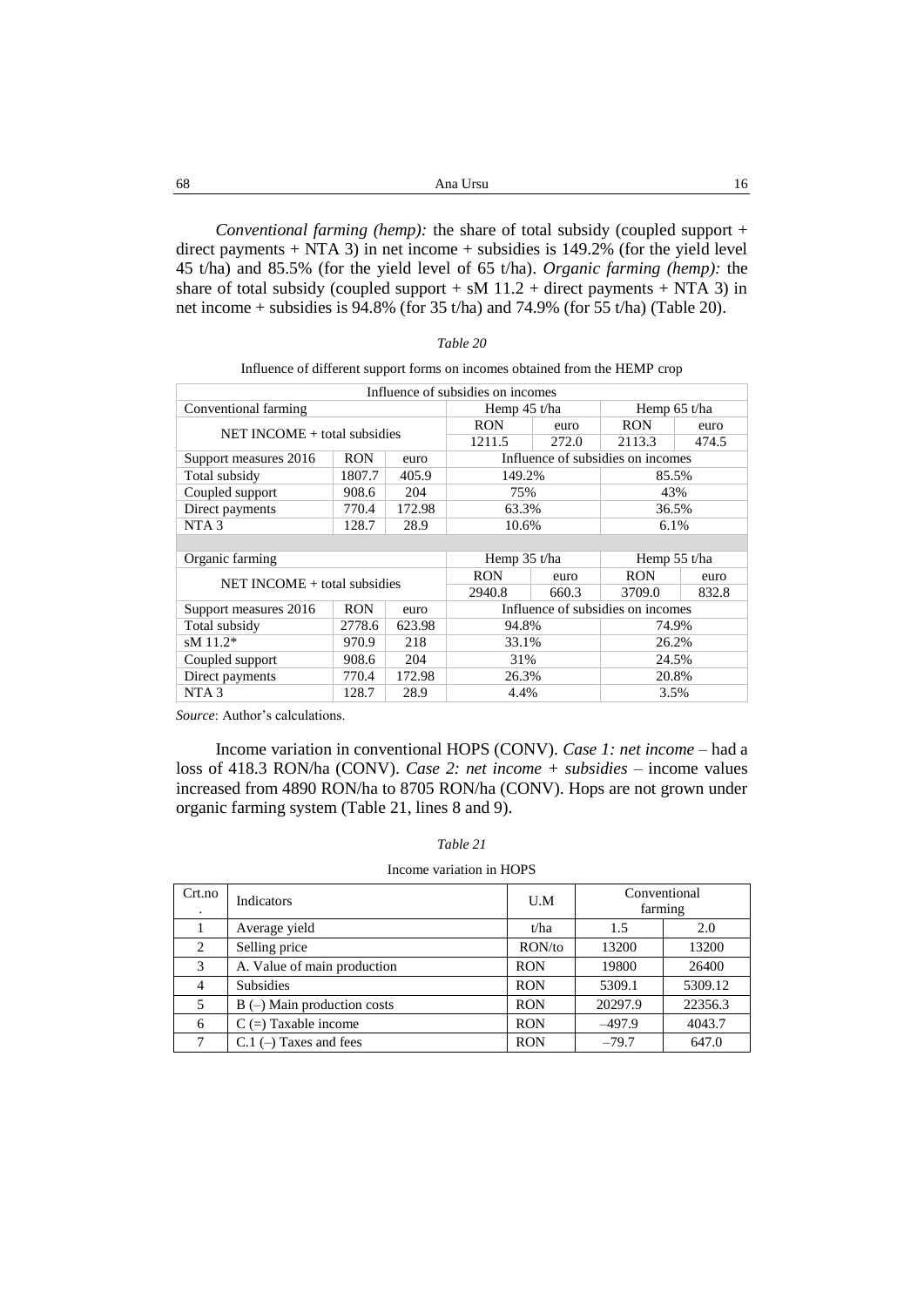|  | Table 21 (continued) |
|--|----------------------|
|--|----------------------|

| 8  | $D (=)$ Net income                        | <b>RON</b> | $-418.3$ | 3396.7 |
|----|-------------------------------------------|------------|----------|--------|
| 9  | $D.1 (=)$ Net income+ total subsidies     | <b>RON</b> | 4890.9   | 8705.8 |
| 10 | $D.2$ (=)Net income+ coupled support      | <b>RON</b> | 1853.1   | 5668.1 |
| 11 | $D.3$ (=)Net income + NTA 4               | <b>RON</b> | 1849.1   | 5664.0 |
| 12 | $D.5$ (=)Net income + direct payments     | <b>RON</b> | 352.1    | 4167.1 |
| 14 | E. Taxable income rate                    | $\%$       | $-2.5$   | 18.1   |
| 15 | F. Net income rate                        | $\%$       | $-2.1$   | 15.2   |
| 16 | $F.1$ Net income rate $+$ total subsidies | $\%$       | 24.1     | 38.9   |
| 17 | $F0$ . Net income rate + coupled support  | $\%$       | 9.1      | 25.4   |
| 18 | F.4 Net income rate + direct payments     | $\%$       | 9.1      | 25.3   |
| 19 | F.5 Net income rate $+ NTA 4$             | $\%$       | 1.7      | 18.6   |

*Conventional farming (hops):* the share of total subsidy (coupled support + direct payments  $+$  NTA 4) in net income  $+$  subsidies is 108.6% (for the yield level 1.5 t/ha) and 61% (for the yield level 2 t/ha) (Table 22).

#### *Table 22*

Influence of different support forms on incomes obtained from HOPS crop

| Influence of subsidies on incomes       |            |         |                                   |               |            |        |  |
|-----------------------------------------|------------|---------|-----------------------------------|---------------|------------|--------|--|
| Conventional farming<br>Hops $1.5$ t/ha |            |         |                                   | Hops $2 t/ha$ |            |        |  |
| NET INCOME + total subsidies            |            |         | <b>RON</b>                        | euro          | <b>RON</b> | euro   |  |
|                                         |            |         | 4890.9                            | 1098.2        | 8705.8     | 1954.7 |  |
| Support measures 2016                   | <b>RON</b> | Euro    | Influence of subsidies on incomes |               |            |        |  |
| Total subsidy                           | 5309.1     | 1192.1  | 108.6%<br>61%                     |               |            |        |  |
| Coupled support                         | 2271.4     | 510     | 46.4%                             |               |            | 26.1%  |  |
| NTA <sub>4</sub>                        | 2267.3     | 509.091 | 46.4%                             |               |            | 26%    |  |
| Direct payments                         | 770.4      | 172.98  | 15.8%                             |               |            | 8.8%   |  |

*Source*: Author's calculations.

## **5. CONCLUSIONS**

For the production year 2016–2017, for the crops analyzed in the study, income losses were found in wheat, barley, maize, rice, soybean, sugar beet and hops. Sunflower, rapeseed, hemp and autumn potatoes are profitable for the forecast yield levels.

The income losses were compensated by subsidies. The influence of subsidies on the obtained income is different, according to the level of yields and the selling prices. The higher the income obtained, the smaller the influence of subsidies on income. The profitability rates of the net income + subsidies vary from one crop to another, ensuring crop profitability increase. As regards the organic crops, although